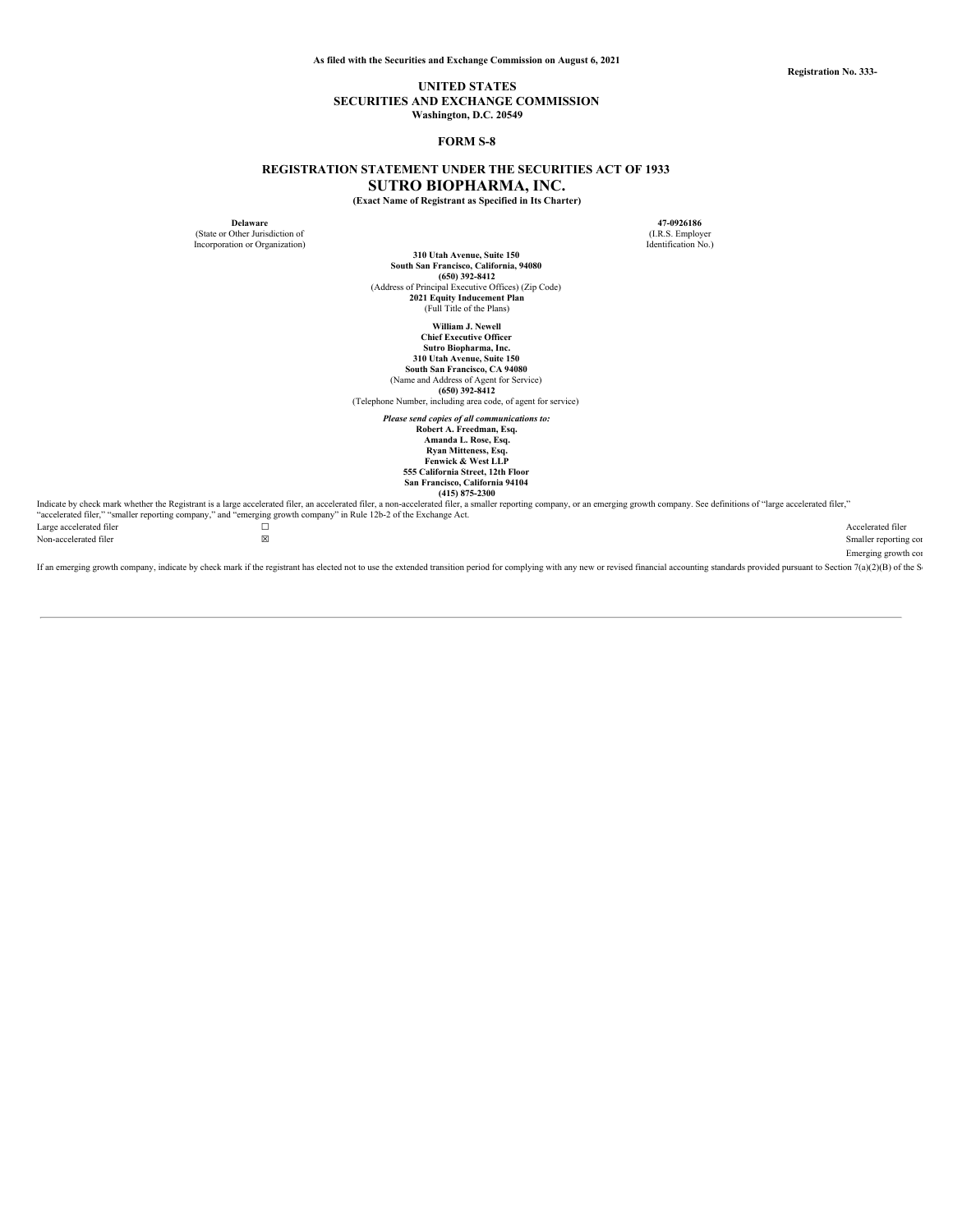## **CALCULATION OF REGISTRATION FEE**

| <b>Title of Securities</b><br><b>To Be Registered</b> | <b>Amount To Be</b><br>Registered (1) | <b>Proposed Maximum</b><br><b>Offering Price</b><br>Per Share (2) | <b>Proposed Maximum</b><br><b>Aggregate Offering</b><br>Price | Amount of<br><b>Registration Fee</b> |
|-------------------------------------------------------|---------------------------------------|-------------------------------------------------------------------|---------------------------------------------------------------|--------------------------------------|
| Common Stock, \$0.001 par value per share             |                                       |                                                                   |                                                               |                                      |
| -2021 Equity Inducement Plan                          | 750,000 (3)                           | \$17.60                                                           | \$13,200,000                                                  | \$1,440.12                           |
| <b>TOTAL</b>                                          | 750,000                               | N/A                                                               | \$13,200,000                                                  | \$1,440.12                           |

(1) Pursuant to Rule 416(a) under the Securities Act of 1933, as amended (the "Securities Act"), this Registration Statement shall also cover any additional shares of the Registrant's Common Stock that become issuable unde increases the number of the outstanding shares of the Registrant's Common Stock.

Estimated in accordance with Rules 457(c) and 457(h) solely for the purpose of calculating the registration fee. The proposed maximum offering price per share of \$17.60 was computed by averaging the high and low<br>prices of

(3) Represents shares of Common Stock reserved for issuance upon the exercise of stock options and the settlement of restricted stock unit awards under the Registrant's 2021 Plan to be granted by the Registrant to certain<br>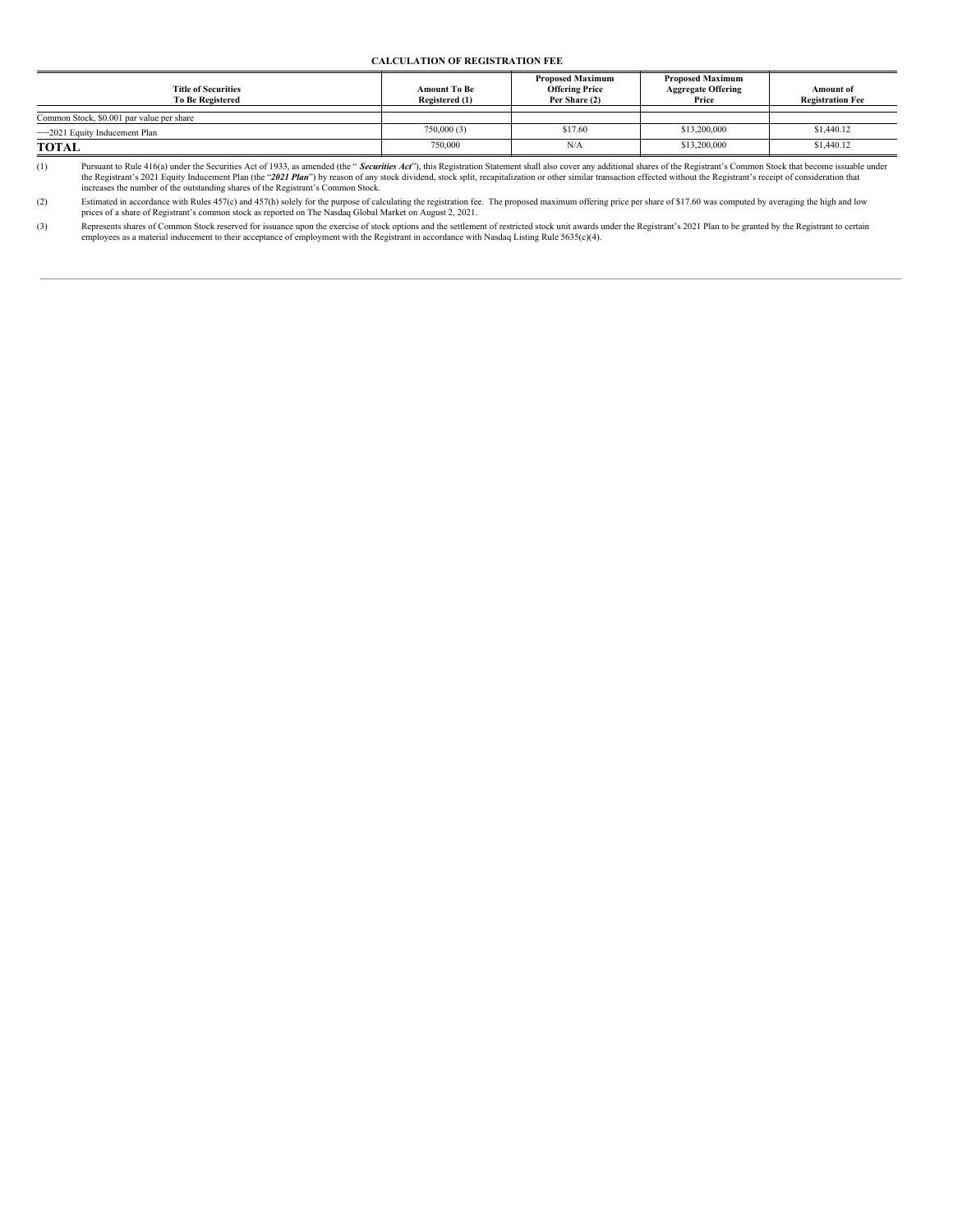**INFORMATION REQUIRED IN THE SECTION 10(a) PROSPECTUS**<br>Act<sup>"</sup>) and the instructions to Form S-8. In accordance with the Series and registration Statement in accordance with Rule 428 of the Securities Act of 1933, as amende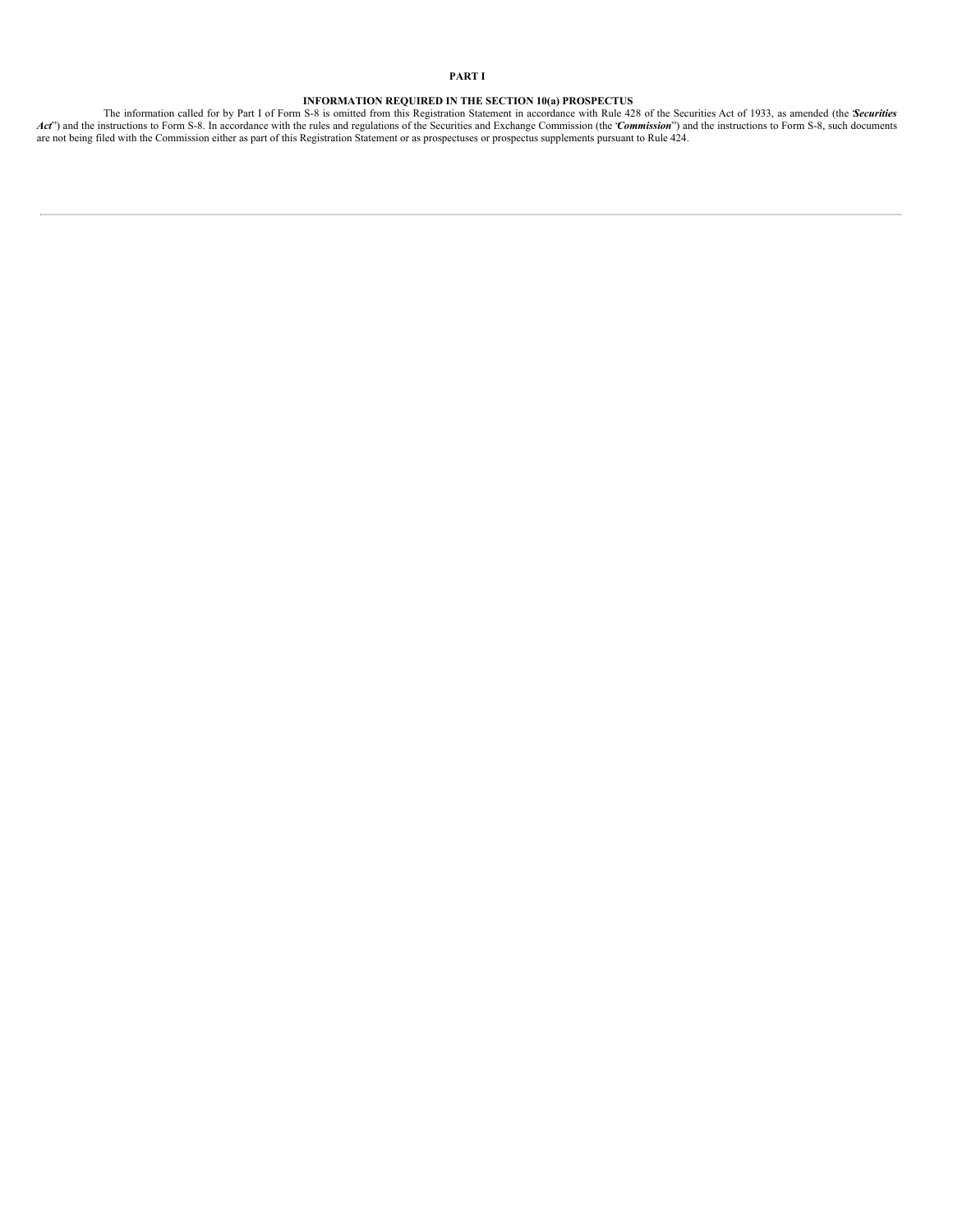# **PART II**

#### **Information Required in the Registration Statement**

#### **Item 3. Incorporation of Documents by Reference.**

The following documents filed by the Registrant with the Commission pursuant to the Securities Act and the Securities Exchange Act of 1934, as amended (the *Exchange Act*<sup>\*</sup>) are incorporated herein by reference:

(a) the Registrant's Annual Report on Form 10-K for the year ended December 31, 2020 filed with the Commission on March 18, 2021 pursuant to Section 13 of the Exchange Act;

(b) all other reports filed pursuant to Section 13(a) or 15(d) of the Exchange Act since the end of the fiscal year covered by the Registrant's Annual Report on Form 10-K referred to in (a) above; and

(c) the description of the Registrant's common stock contained in the Registrant's registration statement on Form 8-A (File No. 001-38662) filed on September 18, 2018 under Section 12(b) of the Exchange Act, including any amendment or report filed for the purpose of updating such description.

All documents filed by the Registrant pursuant to Section 13(a), 13(c), 14 or 15(d) of the Exchange Act subsequent to the filing of this Registration Statement and prior to the filing of a posteffective amendment which indicates that all securities offered hereby have been sold or which deregisters all securities then remaining unsold, shall be deemed to be incorporated by reference into this Registration Statement and to be a part hereof from the date of filing such documents, except documents or information deemed to have been furnished and not filed in accordance with the rules of the Commission. Unless expressly incorporated into this Registration Statement, a report deemed to be furnished but not filed on Form 8-K prior or subsequent to the date hereof shall not be incorporated by reference into this Registration Statement. Any statement contained in a document incorporated or deemed to be incorporated by reference herein shall be deemed to be modified or superseded for purposes of this Registration Statement to the extent that a statement contained in any subsequently filed document which also is deemed to be incorporated by reference herein modifies or supersedes such statement.

## **Item 4. Description of Securities.**

Not applicable.

#### **Item 5. Interests of Named Experts and Counsel.**

Not applicable.

#### **Item 6. Indemnification of Directors and Officers.**

Section 145 of the Delaware General Corporation Law authorizes a court to award, or a corporation's board of directors to grant, indemnity to directors and officers under certain circumstances and subject to certain limitations. The terms of Section 145 of the Delaware General Corporation Law are sufficiently broad to permit indemnification under certain circumstances for liabilities, including reimbursement of expenses incurred, arising under the Securities Act of 1933, as amended, or the Securities Act.

As permitted by the Delaware General Corporation Law, the Registrant's restated certificate of incorporation contains provisions that eliminate the personal liability of its directors for monetary damages for any breach of fiduciary duties as a director, except liability for the following:

- any breach of the director's duty of loyalty to the Registrant or its stockholders;
- acts or omissions not in good faith or that involve intentional misconduct or a knowing violation of law;
- under Section 174 of the Delaware General Corporation Law (regarding unlawful dividends and stock purchases); or
- any transaction from which the director derived an improper personal benefit.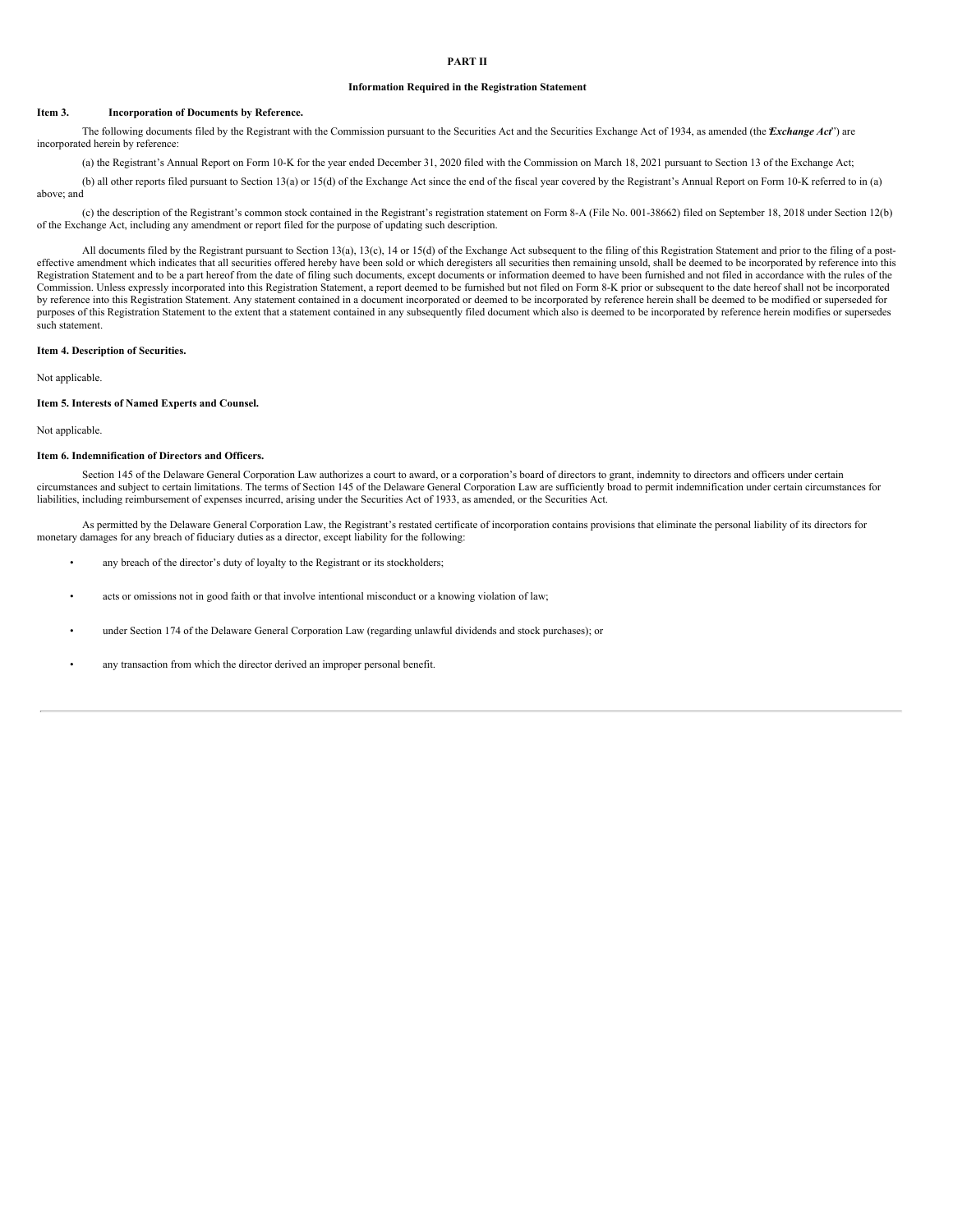As permitted by the Delaware General Corporation Law, the Registrant's restated bylaws provide that:

- the Registrant is required to indemnify its directors and executive officers to the fullest extent permitted by the Delaware General Corporation Law, subject to very limited exceptions;
- the Registrant may indemnify its other employees and agents as set forth in the Delaware General Corporation Law;
- the Registrant is required to advance expenses, as incurred, to its directors and executive officers in connection with a legal proceeding to the fullest extent permitted by the Delaware General Corporation Law, subject to very limited exceptions; and
- the rights conferred in the restated bylaws are not exclusive.

The Registrant has entered, and intends to continue to enter, into separate indemnification agreements with its directors and executive officers to provide these directors and executive officers additional contractual assurances regarding the scope of the indemnification set forth in the Registrant's restated certificate of incorporation and restated bylaws and to provide<br>additional procedural p indemnification provisions in the Registrant's restated certificate of incorporation, restated bylaws and the indemnification agreements entered into or to be entered into between the Registrant and each indemnification ag of its directors and executive officers may be sufficiently broad to permit indemnification of the Registrant's directors and executive officers for liabilities arising under the Securities Act.

The Registrant currently carries liability insurance for its directors and officers. See also the undertakings set out in response to Item 9 of this Registration Statement.

### **Item 7. Exemption From Registration Claimed.**

Not applicable.

## **Item 8. Exhibits.**

| Exhibit |                                                                                               |        | Filed     |         |                    |          |
|---------|-----------------------------------------------------------------------------------------------|--------|-----------|---------|--------------------|----------|
| Number  | <b>Exhibit Description</b>                                                                    | Form   | File No.  | Exhibit | <b>Filing Date</b> | Herewith |
| 4.1     | Amended and Restated Certificate of Incorporation of the Registrant                           | $10-K$ | 001-38662 | 3.1     | 03/18/2021         |          |
| 4.2     | Amended and Restated Bylaws of the Registrant                                                 | $10-K$ | 001-38662 | 3.2     | 03/18/2021         |          |
| 5.1     | Opinion and Consent of Fenwick & West LLP.                                                    |        |           |         |                    | X        |
| 23.1    | Consent of independent registered public accounting firm.                                     |        |           |         |                    | X        |
| 23.2    | Consent of Fenwick & West LLP (contained in Exhibit 5.1).                                     |        |           |         |                    | X        |
| 24.1    | Power of Attorney (incorporated by reference to Page II-3 of this Registration<br>Statement). |        |           |         |                    | X        |
| 99.1    | 2021 Equity Inducement Plan                                                                   |        |           |         |                    | X        |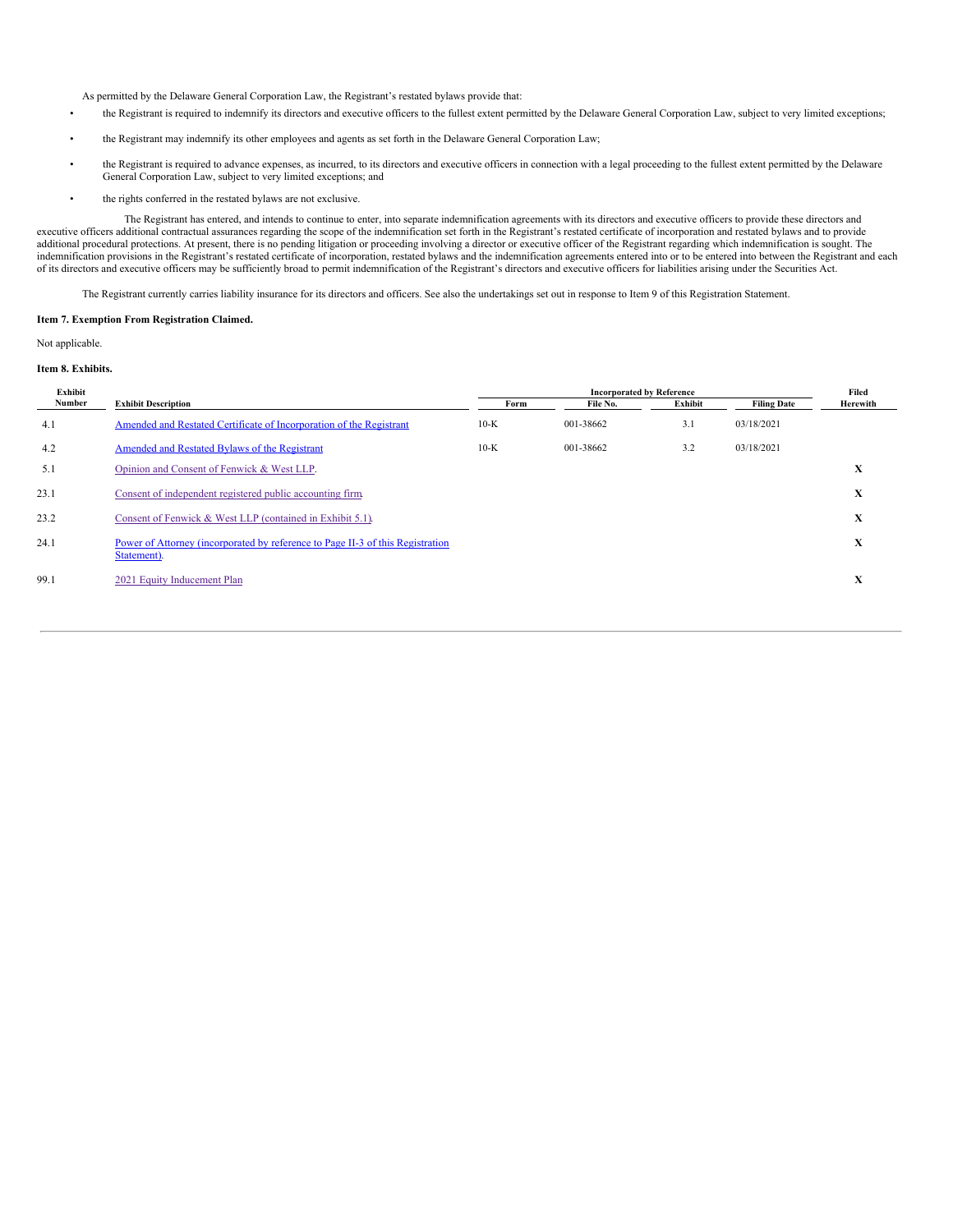#### **Item 9. Undertakings.**

- A. The undersigned Registrant hereby undertakes:
- (1) to file, during any period in which offers or sales are being made, a post-effective amendment to this Registration Statement:

(i) to include any prospectus required by Section  $10(a)(3)$  of the Securities Act;

(ii) to reflect in the prospectus any facts or events arising after the effective date of this Registration Statement (or the most recent post-effective amendment thereof) which, individually or in the aggregate, represent a fundamental change in the information set forth in this Registration Statement. Notwithstanding the foregoing, any increase or decrease in volume of securities offered (if the total dollar value of securities offered would not exceed that which was registered) and any deviation from the low or high end of the estimated maximum offering range may be reflected in the form of prospectus filed with the Commission pursuant to Rule 424(b) if, in the aggregate, the changes in volume and price represent no more than 20 percent change in the maximum aggregate offering price set forth in the "Calculation of Registration Fee" table in the effective Registration Statement; and

(iii) to include any material information with respect to the plan of distribution not previously disclosed in this Registration Statement or any material change to such information in this Registration Statement;

*provided, however,* that paragraphs A(1)(i) and A(1)(ii) of this section do not apply if the information required to be included in a post-effective amendment by those paragraphs is contained in reports filed with or furnished to the Commission by the Registrant pursuant to Section 13 or Section 15(d) of the Exchange Act that are incorporated by reference in this Registration Statement.

(2) that, for the purpose of determining any liability under the Securities Act, each such post-effective amendment shall be deemed to be a new registration statement relating to the securities offered herein, and the offering of such securities at that time shall be deemed to be the initial bona fide offering thereof;

(3) to remove from registration by means of a post-effective amendment any of the securities being registered which remain unsold at the termination of the offering.

B. The undersigned Registrant hereby undertakes that, for purposes of determining any liability under the Securities Act, each filing of the Registrant's annual report pursuant to Section 13(a) or Section 15(d) of the Exchange Act (and, where applicable, each filing of an employee benefit plan's annual report pursuant to Section 15(d) of the Exchange Act) that is incorporated by reference in the Registration Statement shall be deemed to be a new registration statement relating to the securities offered therein, and the offering of such securities at that time shall be deemed to be the initial bona fide offering thereof.

C. Insofar as indemnification for liabilities arising under the Securities Act may be permitted to directors, officers or controlling persons of the Registrant pursuant to the foregoing provisions , or otherwise, the Registrant has been advised that, in the opinion of the Commission, such indemnification is against public policy as expressed in the Securities Act and is, therefore, unenforceable. In the event that a claim for indemnification against such liabilities (other than the payment by the Registrant of expenses incurred or paid by a director, officer or controlling person of the Registrant in the successful defense of any action, suit or proceeding) is asserted by such director, officer or controlling person in connection with the securities being registered, the Registrant will, unless in the opinion of its counsel the matter has been settled by controlling precedent, submit to a court of appropriate jurisdiction the question whether such indemnification by it is against public policy as expressed in the Securities Act and will be governed by the final adjudication of such issue.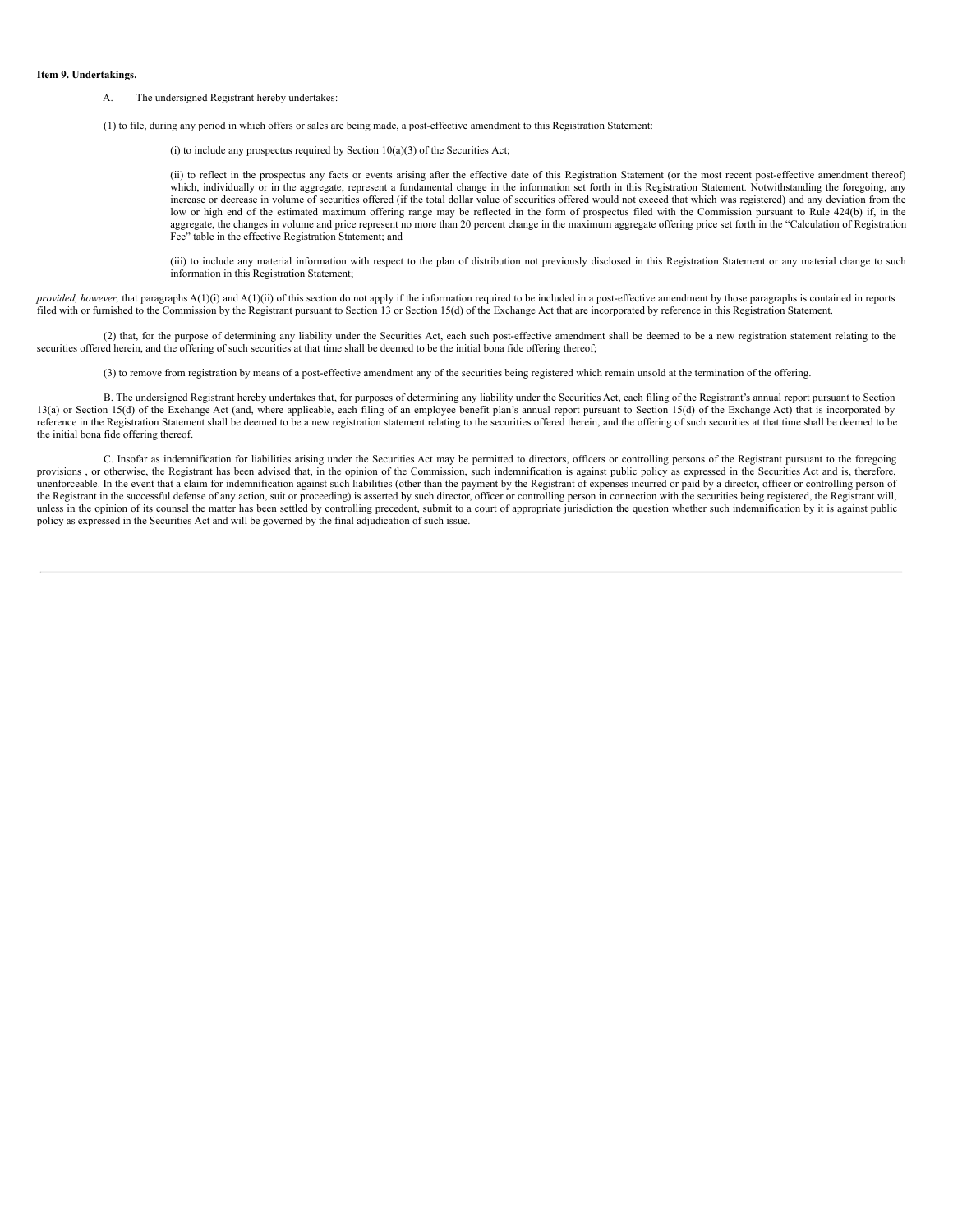## **SIGNATURES**

Pursuant to the requirements of the Securities Act of 1933, as amended, the Registrant certifies that it has reasonable grounds to believe that it meets all of the requirements for filing on Form S-8 and has duly caused th

# **SUTRO BIOPHARMA, INC.**

By: /s/ William J. Newell William J. Newell Chief Executive Officer and Director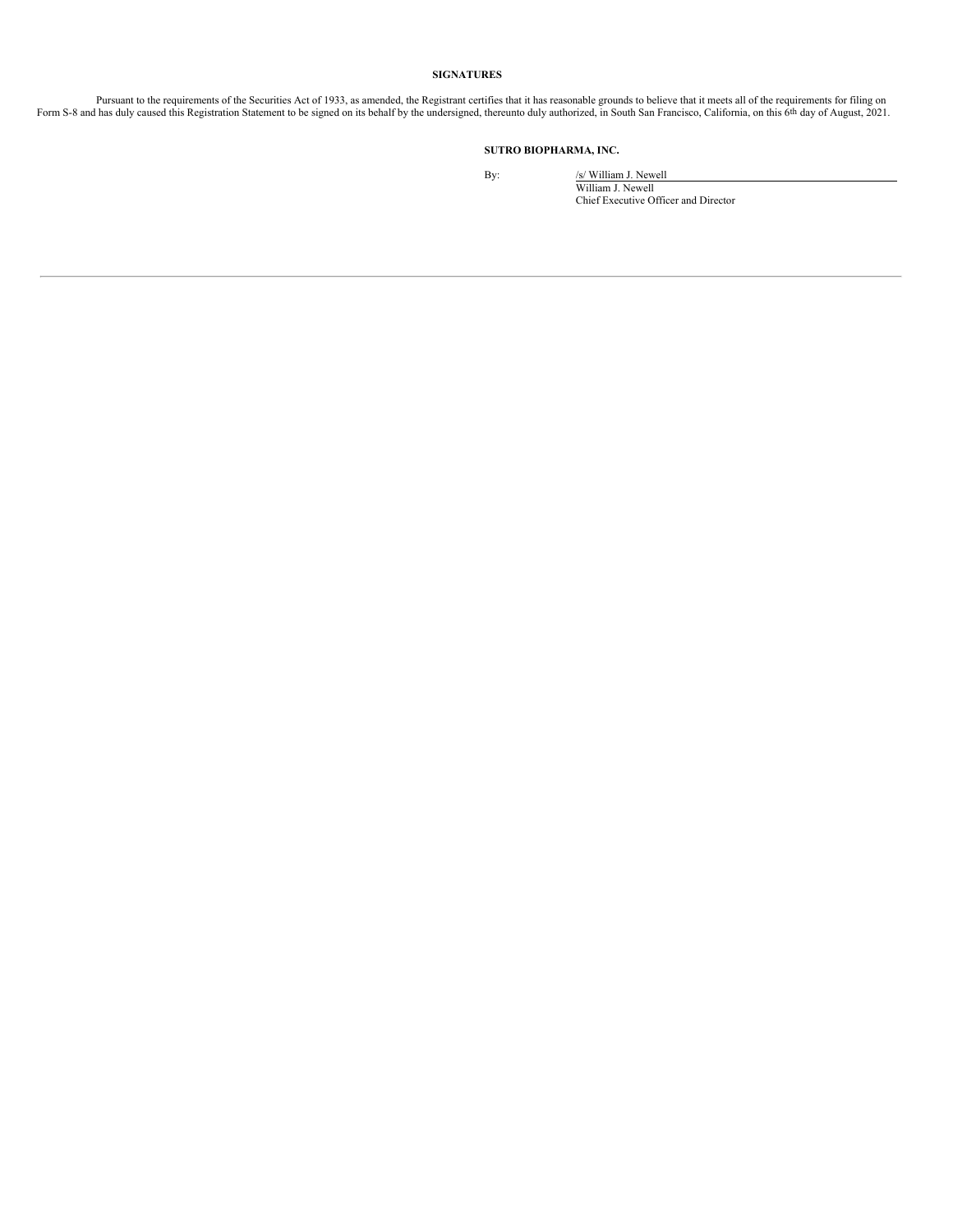# <span id="page-7-0"></span>**POWER OF ATTORNEY**

KNOW ALL PERSONS BY THESE PRESENTS, that each person whose signature appears below hereby constitutes and appoints William J. Newell and Edward C. Albini, and each of them, as his or her true and lawful attorney-in-fact an amendments) to this Registration Statement on Form S-8, and to file the same, with all exhibits thereto and other documents in connection therewith, with the Securities and Exchange Commission, granting unto said attorney-in-fact and agent full power and authority to do and perform each and every act and thing requisite and necessary to be done in connection therewith, as fully for all intents and purposes as he might or could do in person, hereby ratifying and confirming all that said attorney-in-fact and agent, or his or her substitute, may lawfully do or cause to be done by virtue hereof.

Pursuant to the requirements of the Securities Act, this Registration Statement has been signed by the following persons in the capacities and on the date indicated.

| Signature                | <b>Title</b>                                                      |  |  |  |
|--------------------------|-------------------------------------------------------------------|--|--|--|
| /s/ William J. Newell    | Chief Executive Officer and Director                              |  |  |  |
| William J. Newell        | (Principal Executive Officer)                                     |  |  |  |
| /s/ Edward C. Albini     | Chief Financial Officer                                           |  |  |  |
| Edward C. Albini         | (Principal Accounting Officer and<br>Principal Financial Officer) |  |  |  |
| /s/ Connie Matsui        | Chair of the Board of Directors                                   |  |  |  |
| Connie Matsui            |                                                                   |  |  |  |
| /s/ Michael Dybbs, Ph.D. | Director                                                          |  |  |  |
| Michael Dybbs, Ph.D.     |                                                                   |  |  |  |
| /s/ John G. Freund, M.D. | Director                                                          |  |  |  |
| John G. Freund, M.D.     |                                                                   |  |  |  |
| /s/ Joseph M. Lobacki    | Director                                                          |  |  |  |
| Joseph M. Lobacki        |                                                                   |  |  |  |
| /s/ James Panek          | Director                                                          |  |  |  |
| James Panek              |                                                                   |  |  |  |
| /s/ Daniel H. Petree     | Director                                                          |  |  |  |
| Daniel H. Petree         |                                                                   |  |  |  |
| /s/ Shalini Sharp        | Director                                                          |  |  |  |
| Shalini Sharp            |                                                                   |  |  |  |
| /s/ Jon Wigginton, M.D.  | Director                                                          |  |  |  |
| Jon Wigginton, M.D.      |                                                                   |  |  |  |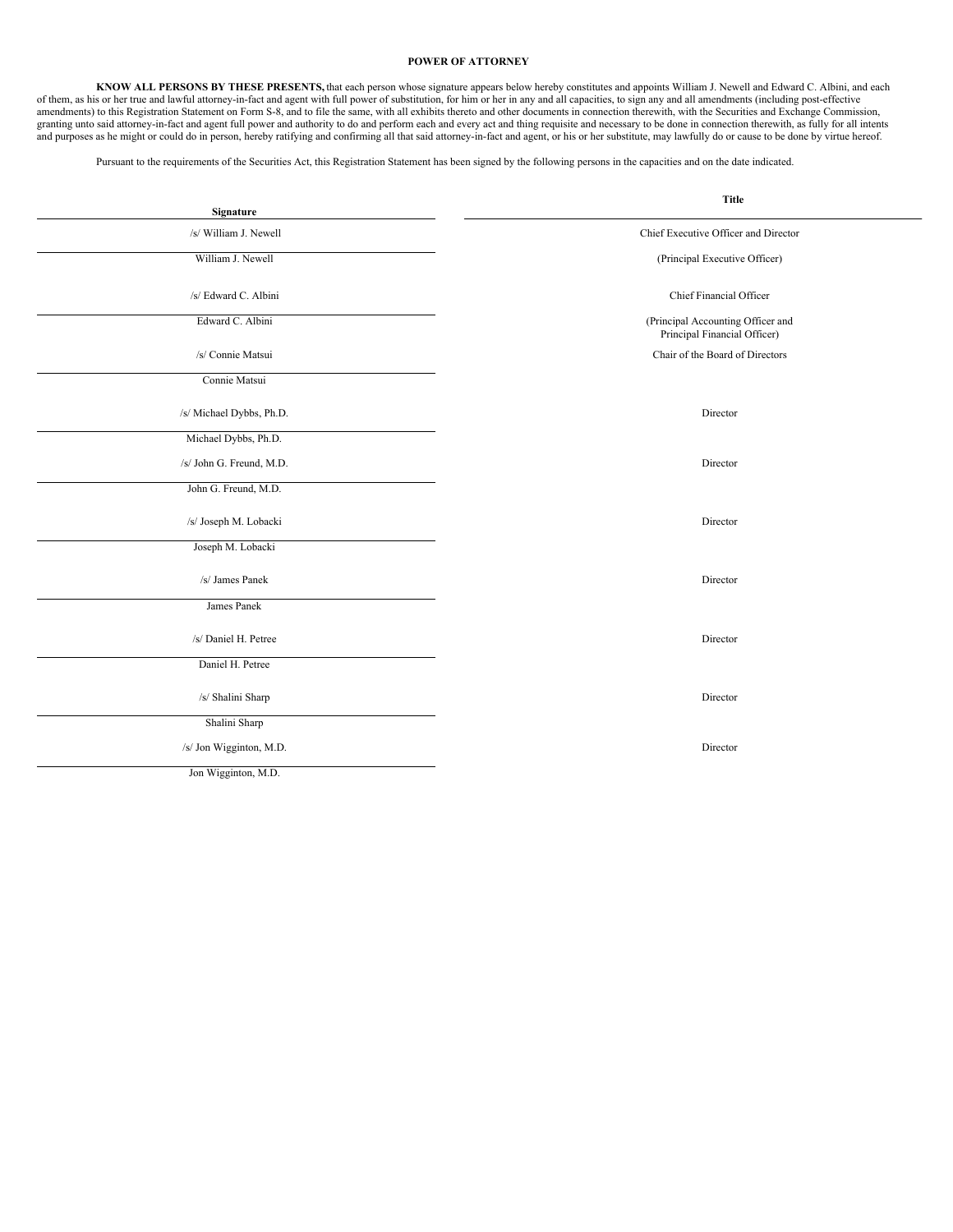<span id="page-8-0"></span>

555 California Street 12th Floor San Francisco, CA 94104 415.875.2300 Fenwick.com

August 6, 2021

Sutro Biopharma, Inc. 310 Utah Avenue Suite 150 South San Francisco, California, 94080

Ladies and Gentlemen:

At your request, we have examined the Registration Statement on Form S-8 (the "*Registration Statement*") to be filed by Sutro Biopharma, Inc., a Delaware corporation (the "*Company*") with the Securities and Exchange Commission (the " *Commission"*) on or about August 6, 2021 in connection with the registration under the Securities Act of 1933, as amended (the "*Securities Act* "), of an aggregate of 750,000 shares (the "*Shares*") of the Company's Common Stock**,** \$0.001 par value per share (the "*Common Stock*"), subject to issuance by the Company upon the exercise or settlement of awards granted or to be granted under the 2021 Equity Inducement Plan (the "*Plan*").

At your request, we are providing this letter to express our opinion on the matters set forth below in this letter (" *our opinion*").

In connection with our opinion, we have examined such matters of fact as we have deemed necessary, which included examination of originals or copies of: the Company's current Certificate of Incorporation and Bylaws, as amended (collectively, the "*Charter Documents*"), the Plan, the prospectus relating to the Plan, the Registration Statement and the exhibits thereto; certain corporate proceedings of the Company's Board of Directors (the "*Board*") and the Company's stockholders relating to adoption or approval of the Company Charter Documents, the Plan, the reservation of the Shares for sale and issuance, the filing of the Registration Statement and the registration of the Shares under the Securities Act and documents regarding the Company's outstanding and reserved capital stock and other securities and such other documents as we have deemed advisable, and we have examined such questions of law as we have considered necessary.

In our examination of documents for purposes of this opinion, we have assumed, and express no opinion as to, the authenticity and completeness of all documents submitted to us as originals, the genuineness of signatures on documents reviewed by us, the conformity to originals and the completeness of all documents submitted to us as copies, the legal capacity of all parties executing any documents (other than the Company), the lack of any undisclosed termination or modification or waiver of any document, the absence of any extrinsic agreements or documents that might change or affect the interpretation or terms of documents, and the due authorization, execution and delivery of all documents by each party thereto other than the Company. We have also assumed that any certificates or instruments representing the Shares, when issued, will be executed by the Company by officers of the Company duly authorized to do so. In rendering our opinion, we have also relied upon a good standing certificate regarding the Company issued by the Delaware Secretary of State and representations and certifications made to us by the Company, including without limitation representations in a Management Certificate addressed to us of even date herewith that the Company has available a sufficient number of authorized shares of Common Stock that are not currently outstanding or reserved for issuance under other outstanding securities or plans of the Company, to enable the Company to issue and deliver all of the Shares as of the date of this letter.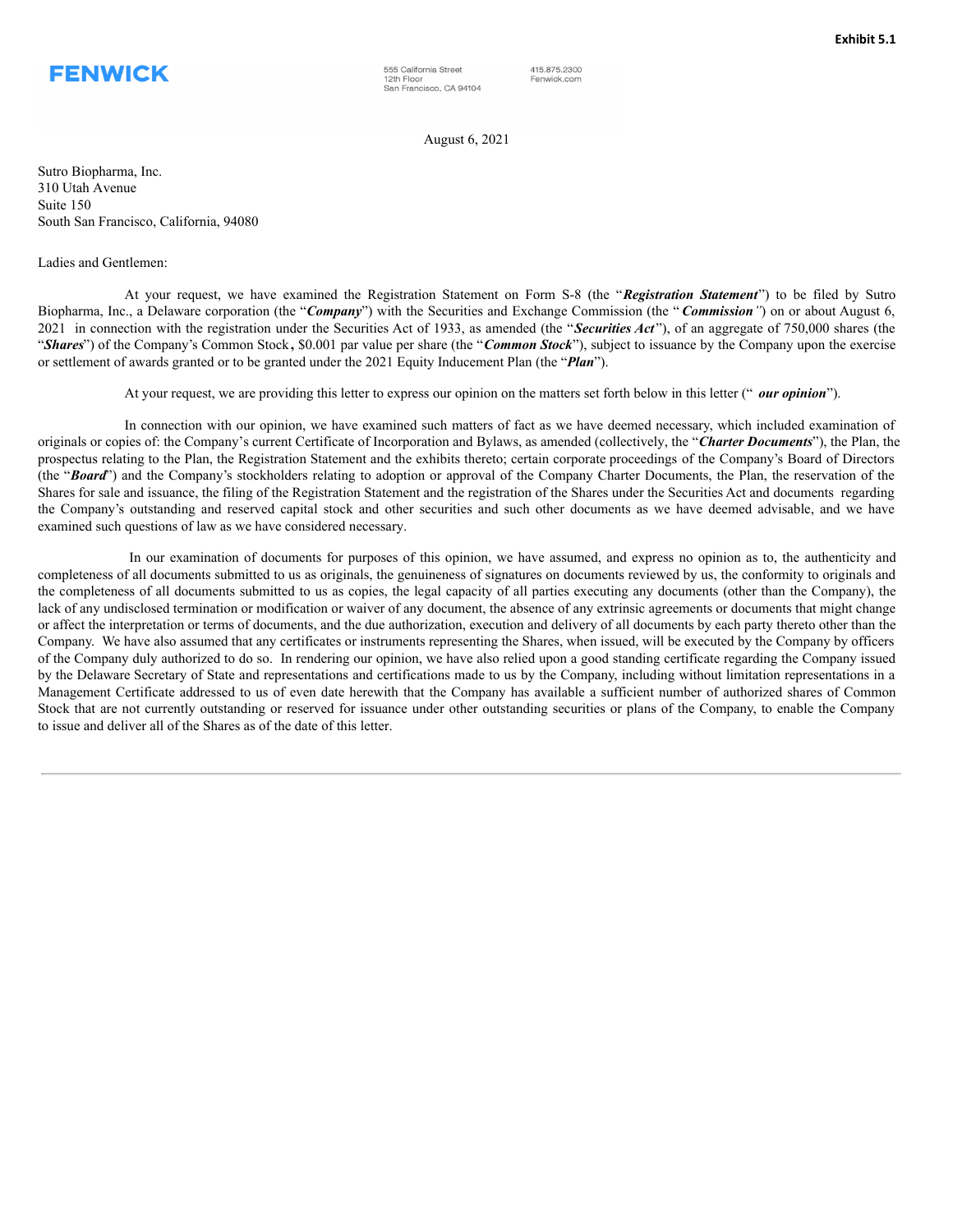We render this opinion only with respect to, and we express no opinion herein concerning the application or effect of the laws of any jurisdiction other than, the existing Delaware General Corporation Law now in effect. We express no opinion with respect to the securities or "blue sky" laws of any state.

Based upon, and subject to, the foregoing, it is our opinion that when the 750,000 Shares of Common Stock that may be issued and sold by the Company upon the exercise or settlement of awards (including awards of stock options and restricted stock units) granted or to be granted under the Plan, have been issued and sold by the Company against the Company's receipt of payment therefor (in an amount and type of consideration not less than the par value per Share) in accordance with the terms (including without limitation payment and authorization provisions) of the Plan, and have been duly registered on the books of the transfer agent and registrar for the Shares in the name or on behalf of the holders thereof, such Shares will be validly issued, fully paid and non-assessable.

We consent to the use of this opinion as an exhibit to the Registration Statement and further consent to all references to us, if any, in the Registration Statement, the prospectus constituting a part thereof and any amendments thereto. We do not thereby admit that we are within the category of persons whose consent is required under Section 7 of the Securities Act or the rules and regulations of the Commission thereunder. This opinion is intended solely for use in connection with issuance and sale of the Shares subject to the Registration Statement and is not to be relied upon for any other purpose. In providing this letter, we are opining only as to the specific legal issues expressly set forth above, and no opinion shall be inferred as to any other matter or matters. This opinion is rendered on, and speaks only as of, the date of this letter first written above, and does not address any potential change in facts or law that may occur after the date of this opinion letter. We assume no obligation to advise you of any fact, circumstance, event or change in the law or the facts that may hereafter be brought to our attention, whether or not such occurrence would affect or modify any of the opinions expressed herein.

Very truly yours,

/s/ Fenwick & West LLP

**FENWICK & WEST LLP**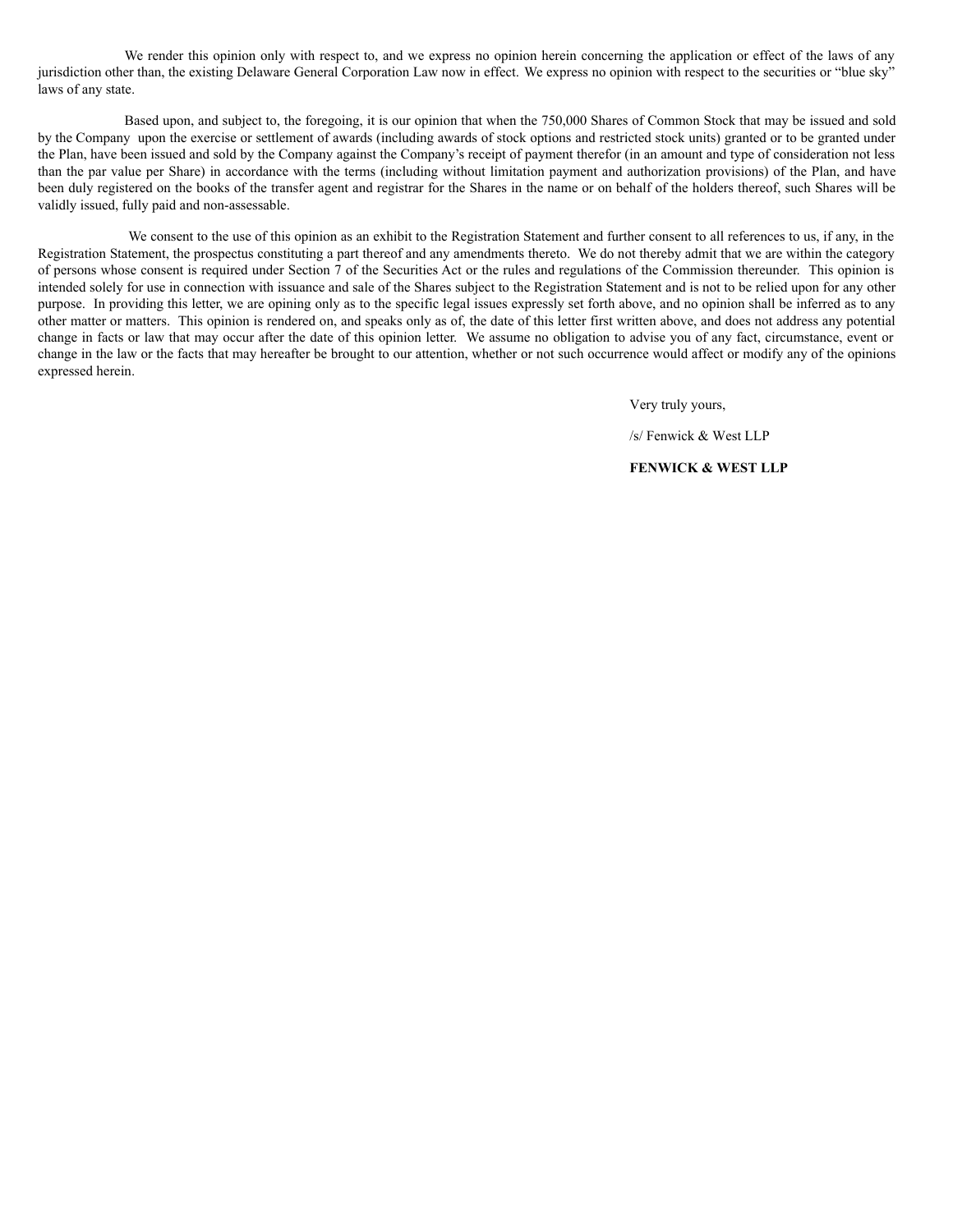# **CONSENT OF INDEPENDENT REGISTERED PUBLIC ACCOUNTING FIRM**

<span id="page-10-0"></span>We consent to the incorporation by reference in the Registration Statement on Form S-8 pertaining to the 2021 Equity Inducement Plan of Sutro Biopharma, Inc. of our report dated March 17, 2021 with respect to the financial statements of Sutro Biopharma, Inc. included in its Annual Report (Form 10-K) for the year ended December 31, 2020, filed with the Securities and Exchange Commission.

/s/ Ernst & Young LLP

Redwood City, California August 6, 2021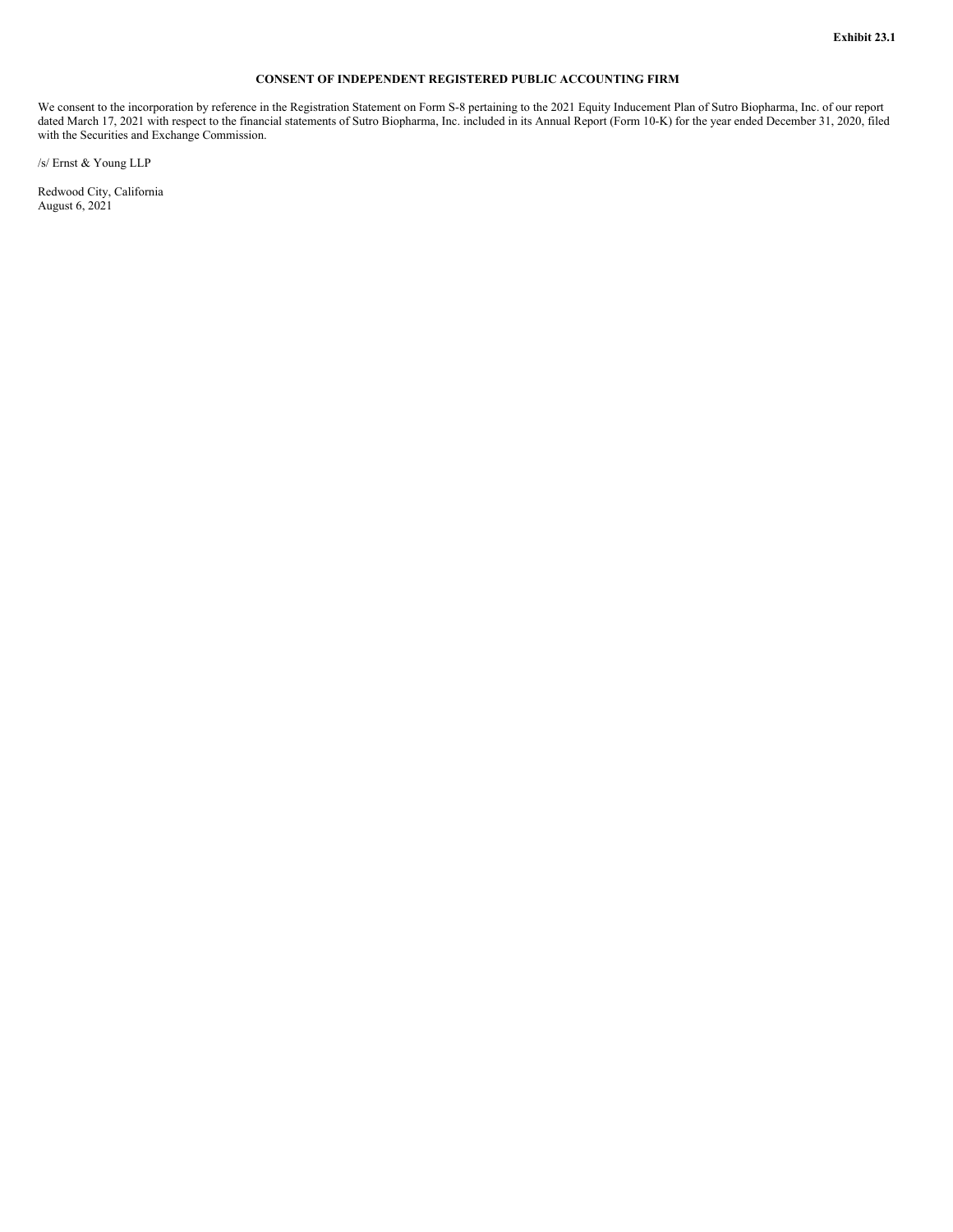# **SUTRO BIOPHARMA, INC.**

# **2021 EQUITY INDUCEMENT PLAN**

1. **PURPOSE**. The purpose of this Plan is to provide incentives to attract, retain and motivate eligible employees whose potential contributions are important to the success of the Company, and any Parents, Subsidiaries and Affiliates that exist now or in the future, by offering them an opportunity to participate in the Company's future performance through the grant of Awards. Capitalized terms not defined elsewhere in the text are defined in Section 21 .

# **2. SHARES SUBJECT TO THE PLAN**.

**2.1.** Number of Shares Available . Subject to Sections 2. 4 and Section 15 and any other applicable provisions hereof , the total number of Shares reserved and available for grant and issuance pursuant to this Plan as of the date of adoption of the Plan by the Board, is Seven Hundred and Fifty Thousand (750,000) Shares.

**2.2.** Lapsed, Returned Awards. Shares subject to Awards, and Shares issued under the Plan under any Award, will again be available for grant and issuance in connection with subsequent Awards under this Plan to the extent such Shares: (a) are subject to issuance upon exercise of an Option granted under this Plan but which cease to be subject to the Option for any reason other than exercise of the Option; (b) are subject to Awards granted under this Plan that are forfeited or are repurchased by the Company at the original issue price; or (c) are subject to Awards granted under this Plan that otherwise terminate without such Shares being issued. To the extent an Award under the Plan is paid out in cash rather than Shares, such cash payment will not result in reducing the number of Shares available for issuance under the Plan. Shares used to pay the exercise price of an Award or withheld to satisfy the tax withholding obligations related to an Award will become available for future grant or sale under the Plan.

**2.3.** Minimum Share Reserve. At all times the Company will reserve and keep available a sufficient number of Shares as will be required to satisfy the requirements of all outstanding Awards granted under this Plan.

**2.4.** Adjustment of Shares. If the number of outstanding Shares is changed by a stock dividend, extraordinary dividend or distribution (whether in cash, shares or other property, other than a regular cash dividend) recapitalization, stock split, reverse stock split, subdivision, combination, consolidation, reclassification, spin-off or similar change in the capital structure of the Company, without consideration, then (a) the number and class of Shares reserved for issuance and future grant under the Plan set forth in Section 2.1, (b) the Exercise Prices of and number and class of Shares subject to outstanding Options, and (c) the number and class of Shares subject to other outstanding Awards will be proportionately adjusted, subject to any required action by the Board or the stockholders of the Company and in compliance with applicable securities laws; provided that fractions of a Share will not be issued.

If, by reason of an adjustment pursuant to this Section 2.4, a Participant's Award Agreement or other agreement related to any Award or the Shares subject to such Award covers additional or different shares of stock or securities, then such additional or different shares, and the Award Agreement or such other agreement in respect thereof, will be subject to all of the terms, conditions and restrictions which were applicable to the Award or the Shares subject to such Award prior to such adjustment.

**3. ELIGIBILITY** . Awards may be granted only to persons who are being hired by the Company or any Subsidiary as an Employee and such Award is a material inducement to such person being hired.

# **4. ADMINISTRATION**.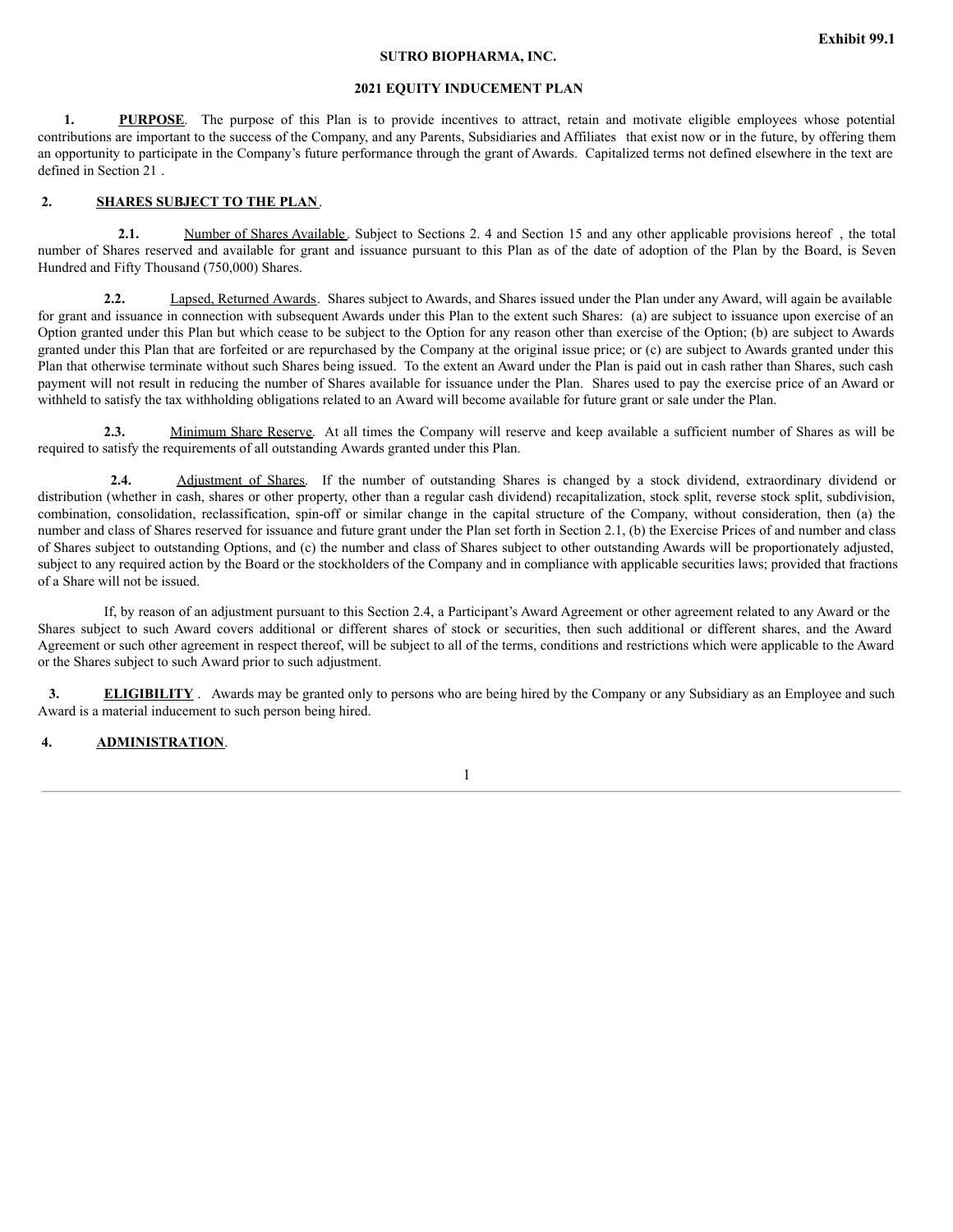**4.1.** Committee Composition; Authority . This Plan will be administered by the Committee or by the Board acting as the Committee. Subject to the general purposes, terms and conditions of this Plan, and to the direction of the Board, the Committee will have full power to implement and carry out this Plan. The Committee will have the authority to:

this Plan;

(a) construe and interpret this Plan, any Award Agreement and any other agreement or document executed pursuant to

(j) correct any defect, supply any omission or reconcile any inconsistency in this Plan, any Award or any Award

(b) prescribe, amend and rescind rules and regulations relating to this Plan or any Award;

(c) select persons to receive Awards;

(d) determine the form and terms and conditions, not inconsistent with the terms of the Plan, of any Award granted hereunder. Such terms and conditions include, but are not limited to, the Exercise Price, the time or times when Awards may vest and be exercised (which may be based on performance criteria) or settled, any vesting acceleration or waiver of forfeiture restrictions, the method to satisfy tax withholding obligations or any other tax liability legally due and any restriction or limitation regarding any Award or the Shares relating thereto, based in each case on such factors as the Committee will determine;

(e) determine the number of Shares or other consideration subject to Awards;

(f) determine the Fair Market Value in good faith and interpret the applicable provisions of this Plan and the definition of Fair Market Value in connection with circumstances that impact the Fair Market Value, if necessary;

(g) determine whether Awards will be granted singly, in combination with, in tandem with, or as alternatives to, other Awards under this Plan or any other incentive or compensation plan of the Company or any Parent, Subsidiary or Affiliate;

- (h) grant waivers of Plan or Award conditions;
- (i) determine the vesting, exercisability and payment of Awards;

Agreement;

- (k) determine whether an Award has been vested and/or earned;
- (l) reduce or waive any criteria with respect to Performance Factors;
- (m) adjust Performance Factors;

(n) adopt terms and conditions, rules and/or procedures (including the adoption of any subplan under this Plan) relating to the operation and administration of the Plan to accommodate requirements of local law and procedures outside of the United States or to qualify Awards for special tax treatment under laws of jurisdictions other than the United States;

(o) exercise discretion with respect to Performance Factors;

(p) make all other determinations necessary or advisable for the administration of this Plan; and

29581/00607/FW/12123039.3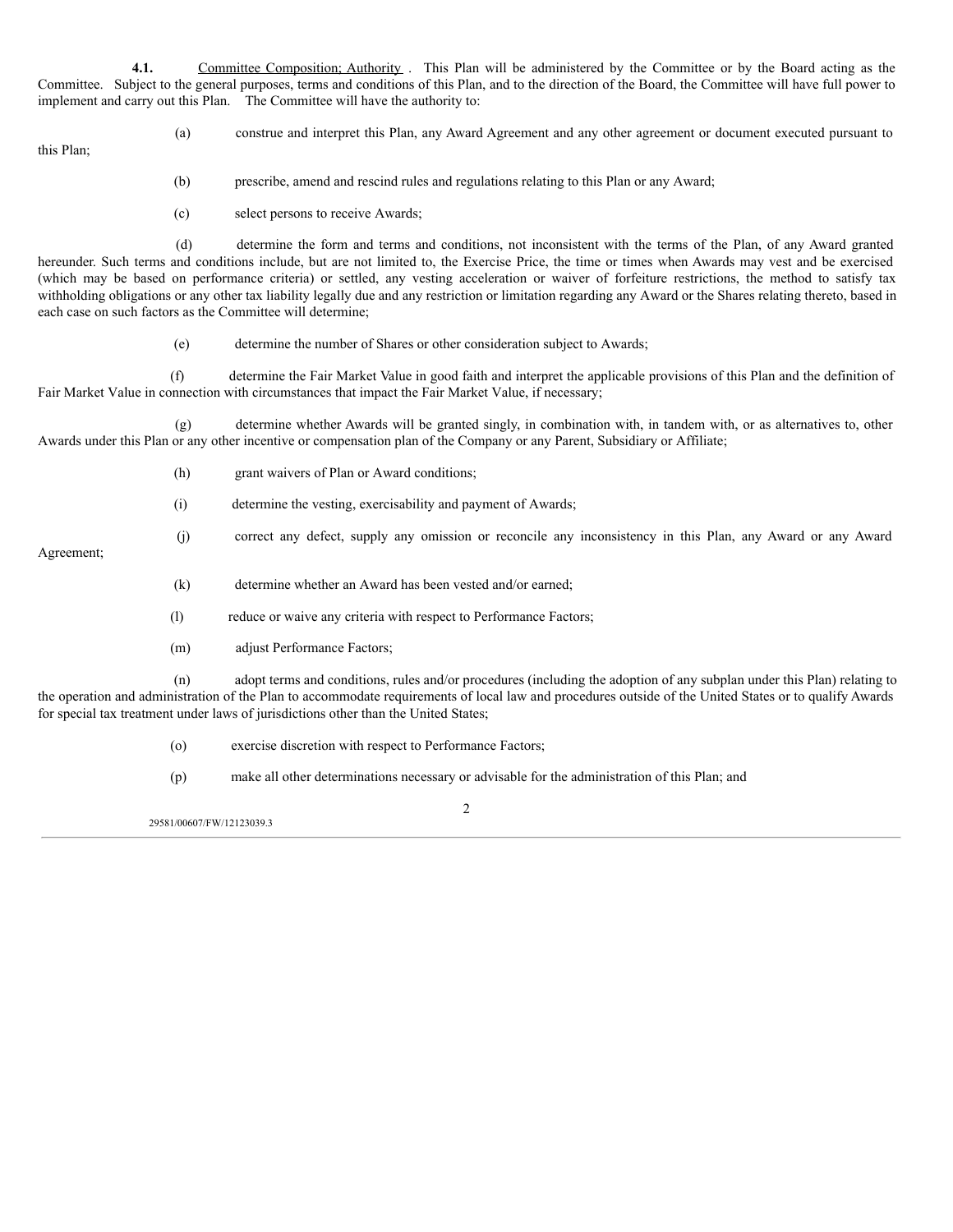(q) delegate any of the foregoing to a subcommittee or to one or more executive officers pursuant to a specific de legation as permitted by applicable law, including Section 157(c) of the Delaware General Corporation Law.

**4.2.** Committee Interpretation and Discretion. Any determination made by the Committee with respect to any Award will be made in its sole discretion at the time of grant of the Award or, unless in contravention of any express term of the Plan or Award, at any later time, and such determination will be final and binding on the Company and all persons having an interest in any Award under the Plan. Any dispute regarding the interpretation of the Plan or any Award Agreement will be submitted by the Participant or Company to the Committee for review. The resolution of such a dispute by the Committee will be final and binding on the Company and the Participant. The Committee may delegate to one or more executive officers the authority to review and resolve disputes with respect to Awards held by Participants who are not Insiders, and such resolution will be final and binding on the Company and the Participant.

**4.3.** Section 16 of the Exchange Act. Awards granted to Participants who are subject to Section 16 of the Exchange Act must be approved by two or more "non-employee directors" (as defined in the regulations promulgated under Section 16 of the Exchange Act).

**4.4.** Documentation . The Award Agreement for a given Award, the Plan and any other documents may be delivered to, and accepted by, a Participant or any other person in any manner (including electronic distribution or posting) that meets applicable legal requirements.

**4.5.** Foreign Award Recipients. Notwithstanding any provision of the Plan to the contrary, in order to comply with the laws and practices in other countries in which the Company and its Subsidiaries or Affiliates operate or have Employees eligible for Awards, the Committee, in its sole discretion, will have the power and authority to: (a) determine which Subsidiaries and Affiliates will be covered by the Plan; (b) determine which Employees outside the United States are eligible to participate in the Plan; (c) modify the terms and conditions of any Award granted to Employees outside the United States or foreign nationals to comply with applicable foreign laws, policies, customs and practices; (d) establish subplans and modify exercise procedures and other terms and procedures, to the extent the Committee determines such actions to be necessary or advisable (and such subplans and/or modifications will be attached to this Plan as appendices, if necessary); provided, however, that no such subplans and/or modifications will increase the share limitations contained in Section 2.1 hereof; and (e) take any action, before or after an Award is made, that the Committee determines to be necessary or advisable to obtain approval or comply with any local governmental regulatory exemptions or approvals. Notwithstanding the foregoing, the Committee may not take any actions hereunder, and no Awards will be granted, that would violate the Exchange Act or any other applicable United States securities law, the Code, or any other applicable United States governing statute or law.

**5. OPTIONS** . An Option is the right but not the obligation to purchase a Share, subject to certain conditions, if applicable. The Committee may grant Nonqualified Stock Options ("*NSOs*") to eligible Employees and the Committee will determine the number of Shares subject to the Option, the Exercise Price of the Option, the period during which the Option may vest and be exercised, and all other terms and conditions of the Option, subject to the following terms of this section.

**5.1.** Option Grant. Each Option granted under this Plan will be an NSO. An Option may be, but need not be, awarded upon satisfaction of such Performance Factors during any Performance Period as are set out in advance in the Participant's individual Award Agreement. If the Option is being earned upon the satisfaction of Performance Factors, then the Committee will: (a) determine the nature, length and starting date of any Performance Period for each Option; and (b) select from among the Performance Factors to be used to measure the performance, if any. Performance Periods may overlap and Participants may participate simultaneously with respect to Options that are subject to different performance goals and other criteria.

29581/00607/FW/12123039.3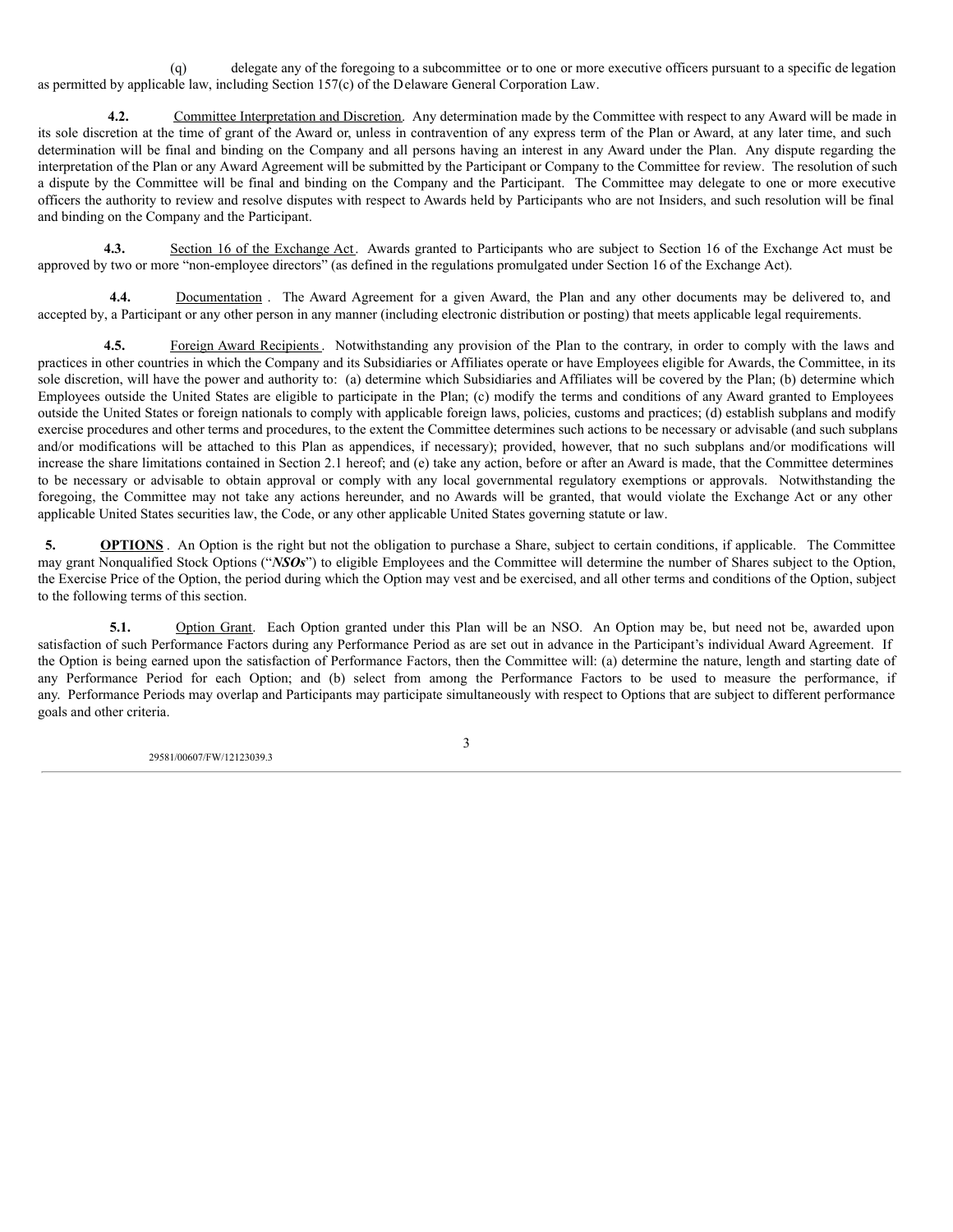**5.2.** Date of Grant. The date of grant of an Option will be the date on which the Committee makes the determination to grant such Option, or a specified future date. The Award Agreement will be delivered to the Participant within a reasonable time after the granting of the Option.

**5.3.** Exercise Period. Options may be vested and exercisable within the times or upon the conditions as set forth in the Award Agreement governing such Option; provided, however, that no Option will be exercisable after the expiration of ten (10) years from the date the Option is granted. The Committee also may provide for Options to become exercisable at one time or from time to time, periodically or otherwise, in such number of Shares or percentage of Shares as the Committee determines.

**5.4.** Exercise Price. The Exercise Price of an Option will be determined by the Committee when the Option is granted; provided that: the Exercise Price of an Option will be not less than one hundred percent (100%) of the Fair Market Value of the Shares on the date of grant. Payment for the Shares purchased may be made in accordance with Section 7 and the Award Agreement and in accordance with any procedures established by the Company.

**5.5.** Method of Exercise. Any Option granted hereunder will be vested and exercisable according to the terms of the Plan and at such times and under such conditions as determined by the Committee and set forth in the Award Agreement. An Option may not be exercised for a fraction of a Share. An Option will be deemed exercised when the Company receives: (a) notice of exercise (in such form as the Committee may specify from time to time) from the person entitled to exercise the Option (and/or via electronic execution through the authorized third party administrator), and (b) full payment for the Shares with respect to which the Option is exercised (together with applicable withholding taxes). Full payment may consist of any consideration and method of payment authorized by the Committee and permitted by the Award Agreement and the Plan. Shares issued upon exercise of an Option will be issued in the name of the Participant. Until the Shares are issued (as evidenced by the appropriate entry on the books of the Company or of a duly authorized transfer agent of the Company), no right to vote or receive dividends or any other rights as a stockholder will exist with respect to the Shares, notwithstanding the exercise of the Option. The Company will issue (or cause to be issued) such Shares promptly after the Option is exercised. No adjustment will be made for a dividend or other right for which the record date is prior to the date the Shares are issued, except as provided in Section 2.4 of the Plan. Exercising an Option in any manner will decrease the number of Shares thereafter available, both for purposes of the Plan and for sale under the Option, by the number of Shares as to which the Option is exercised.

**5.6.** Termination of Service. If the Participant 's Service terminates for any reason except for Cause or the Participant's death or Disability, then the Participant may exercise such Participant's Options only to the extent that such Options would have been exercisable by the Participant on the date Participant's Service terminates no later than three (3 ) months after the date Participant's Service terminates (or such shorter or longer time period as may be determined by the Committee ), but in any event no later than the expiration date of the Options.

(a) Death. If the Participant's Service terminates because of the Participant's death (or the Participant dies within three (3 ) months after Participant's Service terminates other than for Cause or because of the Participant's Disability), then the Participant's Options may be exercised only to the extent that such Options would have been exercisable by the Participant on the date Participant's Service terminates and must be exercised by the Participant's legal representative, or authorized assignee, no later than twelve (12) months after the date Participant's Service terminates (or such shorter time period or longer time period as may be determined by the Committee), but in any event no later than the expiration date of the Options.

(b) Disability. If the Participant's Service terminates because of the Participant's Disability, then the Participant's Options may be exercised only to the extent that such Options would have been exercisable by the Participant on the date Participant's Service terminates and must be exercised by the Participant (or the Participant's legal representative or authorized assignee) no later than

29581/00607/FW/12123039.3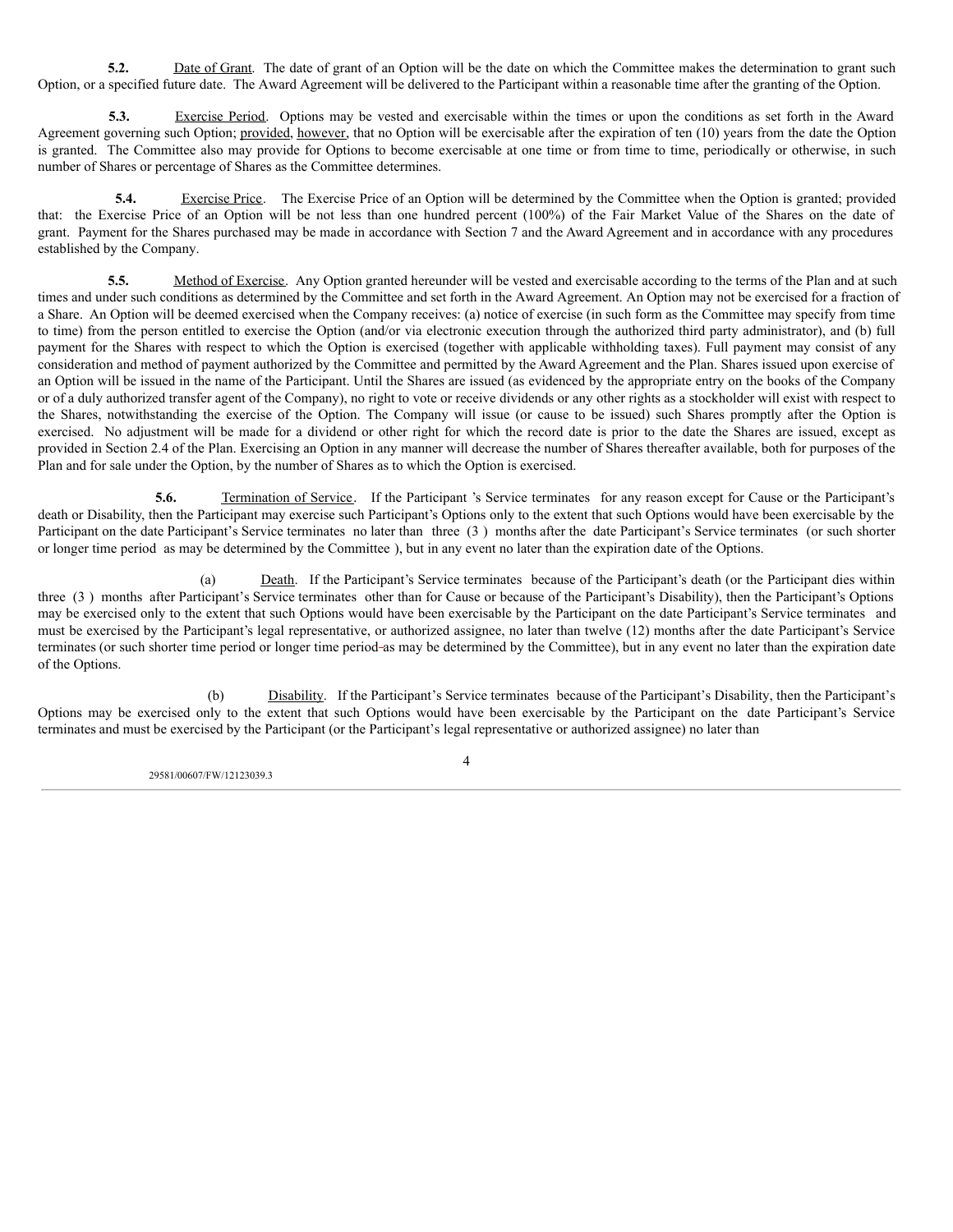twelve ( 12 ) months after the date Participant's Service terminates (or such shorter or longer time period as may be determined by the Committee), but in any event no later than the expiration date of the Options.

(c) Cause. If the Participant's Service terminates for Cause, then Participant's Options will expire on such Participant's date of termination of Service, or at such later time and on such conditions as are determined by the Committee, but in any event no later than the expiration date of the Options. Unless otherwise provided in an employment agreement, Award Agreement or other applicable agreement Cause will have the meaning set forth in the Plan.

**5.7.** Limitations on Exercise. The Committee may specify a minimum number of Shares that may be purchased on any exercise of an Option, provided that such minimum number will not prevent any Participant from exercising the Option for the full number of Shares for which it is then exercisable.

**5.8.** Modification, Extension or Renewal. The Committee may, in accordance with NASDAQ 5635(c)(4), modify, extend or renew outstanding Options and authorize the grant of new Options in substitution therefor, provided that any such action may not, without the written consent of a Participant, impair any of such Participant's rights under any Option previously granted.

**6. RESTRICTED STOCK UNITS**. A Restricted Stock Unit (" *RSU* ") is an award to an eligible Employee covering a number of Shares that may be settled in cash, or by issuance of those Shares (which may consist of restricted Shares). All RSUs shall be made pursuant to an Award Agreement.

**6.1.** Terms of RSUs. The Committee will determine the terms of an RSU including, without limitation: (a) the number of Shares subject to the RSU; (b) the time or times during which the RSU may be settled; (c) the consideration to be distributed on settlement; and (d) the effect of the Participant's termination of Service on each RSU; provided that no RSU shall have a term longer than ten (10) years. An RSU may be awarded upon satisfaction of such performance goals based on Performance Factors during any Performance Period as are set out in advance in the Participant's Award Agreement. If the RSU is being earned upon satisfaction of Performance Factors, then the Committee will: (x) determine the nature, length and starting date of any Performance Period for the RSU; (y) select from among the Performance Factors to be used to measure the performance, if any; and (z) determine the number of Shares deemed subject to the RSU. Performance Periods may overlap and Participants may participate simultaneously with respect to RSUs that are subject to different Performance Periods and different performance goals and other criteria.

**6.2.** Form and Timing of Settlement. Payment of earned RSUs shall be made as soon as practicable after the date(s) determined by the Committee and set forth in the Award Agreement. The Committee, in its sole discretion, may settle earned RSUs in cash, Shares, or a combination of both. The Committee may also permit a Participant to defer payment under a RSU to a date or dates after the RSU is earned provided that the terms of the RSU and any deferral satisfy the requirements of Section 409A of the Code to the extent applicable.

**6.3.** Termination of Service. Except as may be set forth in the Participant's Award Agreement, vesting ceases on such date Participant's Service terminates (unless determined otherwise by the Committee).

**7. PAYMENT FOR SHARE PURCHASES** . Payment from a Participant for Shares purchased pursuant to this Plan may be made in cash or by check or, where approved for the Participant by the Committee and where permitted by law (and to the extent not otherwise set forth in the applicable Award Agreement):

(a) by cancellation of indebtedness of the Company to the Participant;

29581/00607/FW/12123039.3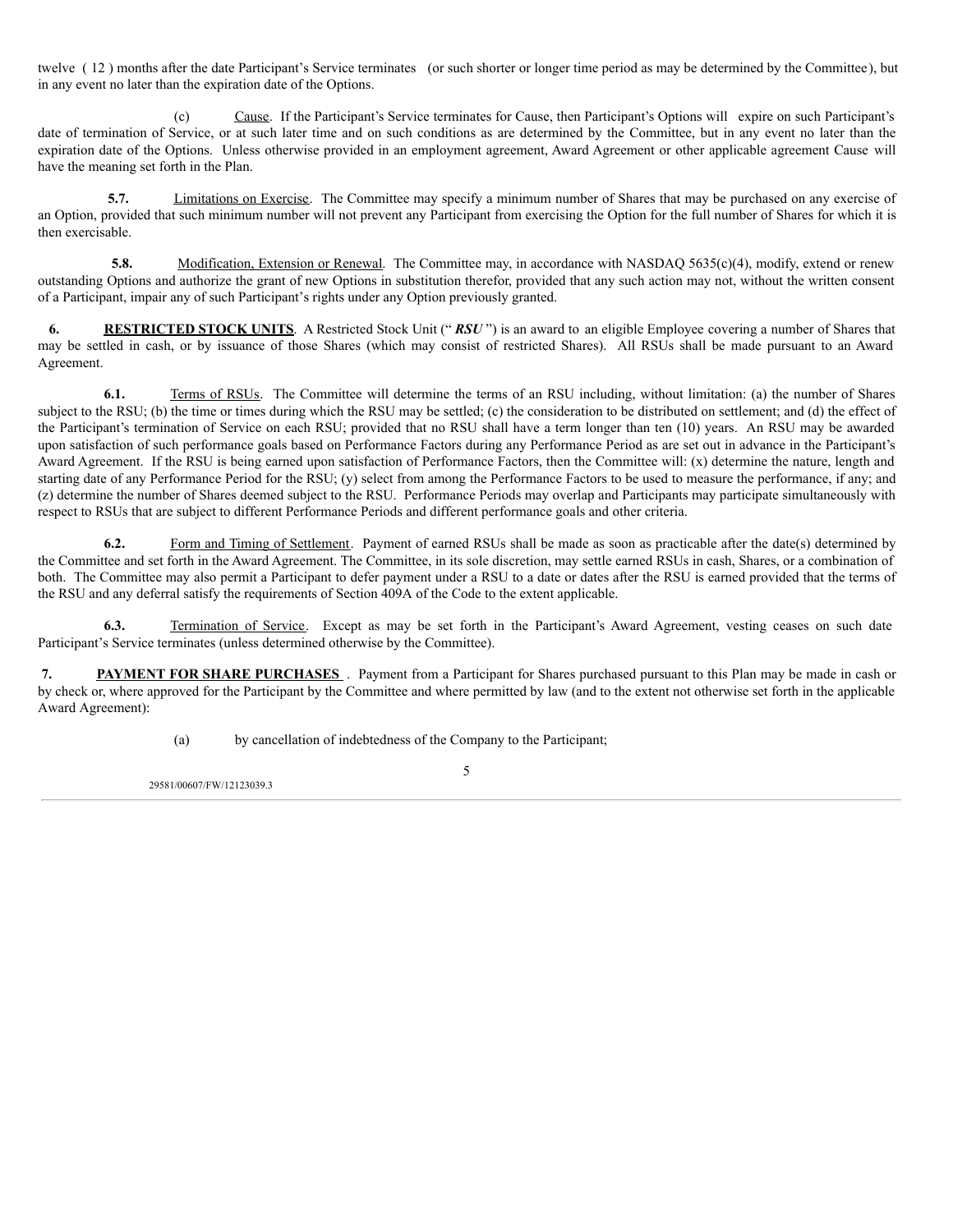(b) by surrender of Shares by the Participant that have a Fair Market Value on the date of surrender equal to the aggregate exercise price of the Shares as to which said Award will be exercised or settled;

(c) by waiver of compensation due or accrued to the Participant for services rendered or to be rendered to the Company or a Parent or Subsidiary;

(d) by consideration received by the Company pursuant to a broker-assisted or other form of cashless exercise program implemented by the Company in connection with the Plan;

- (e) by any combination of the foregoing; or
- (f) by any other method of payment as is permitted by applicable law.

# **8. WITHHOLDING TAXES**.

**8.1.** Withholding Generally. Whenever Shares are to be issued in satisfaction of Awards granted under this Plan or a tax event occurs, the Company may require the Participant to remit to the Company, or to the Parent, Subsidiary or Affiliate, as applicable, employing the Participant, an amount sufficient to satisfy applicable U.S. federal, state, local and international tax or any other tax or social insurance liability (the "Tax-Related Items") required to be withheld from the Participant prior to the delivery of Shares pursuant to exercise or settlement of any Award. Whenever payments in satisfaction of Awards granted under this Plan are to be made in cash, such payment will be net of an amount sufficient to satisfy applicable withholding obligations for Tax-Related Items. Unless otherwise determined by the Committee, the Fair Market Value of the Shares will be determined as of the date that the taxes are required to be withheld and such Shares will be valued based on the value of the actual trade or, if there is none, the Fair Market Value of the Shares as of the previous trading day.

**8.2.** Stock Withholding. The Committee, or its delegate(s), as permitted by applicable law, in its sole discretion and pursuant to such procedures as it may specify from time to time and to limitations of local law, may require or permit a Participant to satisfy such Tax Related Items legally due from the Participant, in whole or in part by (without limitation) (a) paying cash, (b) having the Company withhold otherwise deliverable cash or Shares having a Fair Market Value equal to the Tax-Related Items to be withheld, (c) delivering to the Company already-owned shares having a Fair Market Value equal to the Tax-Related Items to be withheld or (d) withholding from the proceeds of the sale of otherwise deliverable Shares acquired pursuant to an Award either through a voluntary sale or through a mandatory sale arranged by the Company. The Company may withhold or account for these Tax-Related Items by considering applicable statutory withholding rates or other applicable withholding rates, including up to (but not in excess of) the maximum permissible statutory tax rate for the applicable tax jurisdiction, to the extent consistent with applicable laws.

**9. TRANSFERABILITY**. Unless determined otherwise by the Committee, an Award may not be sold, pledged, assigned, hypothecated, transferred, or disposed of in any manner other than by will or by the laws of descent or distribution. If the Committee makes an Award transferable, including, without limitation, by instrument to an inter vivos or testamentary trust in which the Awards are to be passed to beneficiaries upon the death of the trustor (settlor) or by gift or by domestic relations order to a Permitted Transferee, such Award will contain such additional terms and conditions as the Committee deems appropriate. All Awards will be exercisable: (a) during the Participant's lifetime only by the Participant, or the Participant's guardian or legal representative; (b) after the Participant's death, by the legal representative of the Participant's heirs or legatees; and (c) by a Permitted Transferee.

# **10. PRIVILEGES OF STOCK OWNERSHIP; RESTRICTIONS ON SHARES**.

29581/00607/FW/12123039.3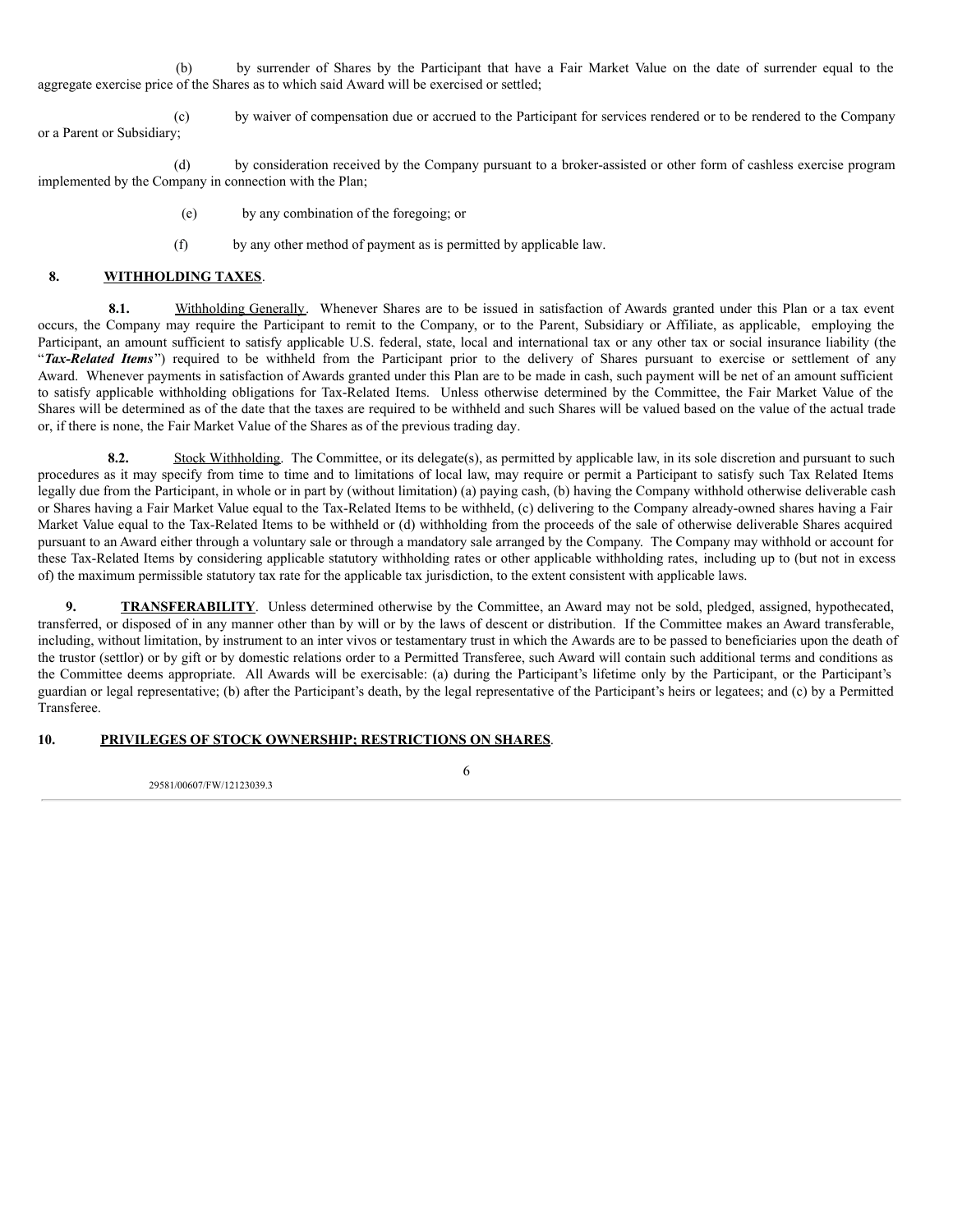<span id="page-17-0"></span>**10.1.** Voting and Dividends . No Participant will have any of the rights of a stockholder with respect to any Shares until the Shares are issued to the Participant, except for any dividend equivalent rights permitted by an applicable Award Agreement (" *Dividend Equivalent Rights*"). After Shares are issued to the Participant, the Participant will be a stockholder and have all the rights of a stockholder with respect to such Shares, including the right to vote and receive all dividends or other distributions made or paid with respect to such Shares; provided, that if such Shares are Restricted Stock, then any new, additional or different securities the Participant may become entitled to receive with respect to such Shares by virtue of a stock dividend, stock split or any other change in the corporate or capital structure of the Company will be subject to the same restrictions as the Restricted Stock; provided, further, that the Participant will have no right to such stock dividends or stock distributions with respect to Unvested Shares, and any such dividends or stock distributions will be accrued and paid only at such time, if any, as such Unvested Shares become vested Shares. The Committee, in its discretion, may provide in the Award Agreement evidencing any Award that the Participant will be entitled to Dividend Equivalent Rights with respect to the payment of cash dividends on Shares underlying an Award during the period beginning on the date the Award is granted and ending, with respect to each Share subject to the Award, on the earlier of the date on which the Award is exercised or settled or the date on which it is forfeited provided, that no Dividend Equivalent Right will be paid with respect to the Unvested Shares, and such dividends or stock distributions will be accrued and paid only at such time, if any, as such Unvested Shares become vested Shares. Such Dividend Equivalent Rights, if any, will be credited to the Participant in the form of additional whole Shares as of the date of payment of such cash dividends on Shares.

**10.2.** Restrictions on Shares. At the discretion of the Committee, the Company may reserve to itself and/or its assignee(s) a right to repurchase (a "*Right of Repurchase*") a portion of any or all Unvested Shares held by a Participant following such Participant's termination of Service at any time within ninety (90) days (or such longer or shorter time determined by the Committee) after the later of the date Participant's Service terminates and the date the Participant purchases Shares under this Plan, for cash and/or cancellation of purchase money indebtedness, at the Participant's Purchase Price or Exercise Price, as the case may be.

11. **CERTIFICATES**. All Shares or other securities whether or not certificated, delivered under this Plan will be subject to such stock transfer orders, legends and other restrictions as the Committee may deem necessary or advisable, including restrictions under any applicable U.S. federal, state or foreign securities law, or any rules, regulations and other requirements of the SEC or any stock exchange or automated quotation system upon which the Shares may be listed or quoted and any non-U.S. exchange controls or securities law restrictions to which the Shares are subject.

**12. ESCROW;** PLEDGE OF SHARES . To enforce any restrictions on a Participant's Shares, the Committee may require the Participant to deposit all certificates representing Shares, together with stock powers or other instruments of transfer approved by the Committee, appropriately endorsed in blank, with the Company or an agent designated by the Company to hold in escrow until such restrictions have lapsed or terminated, and the Committee may cause a legend or legends referencing such restrictions to be placed on the certificates. Any Participant who is permitted to execute a promissory note as partial or full consideration for the purchase of Shares under this Plan will be required to pledge and deposit with the Company all or part of the Shares so purchased as collateral to secure the payment of the Participant's obligation to the Company under the promissory note; provided, however, that the Committee may require or accept other or additional forms of collateral to secure the payment of such obligation and, in any event, the Company will have full recourse against the Participant under the promissory note notwithstanding any pledge of the Participant's Shares or other collateral. In connection with any pledge of the Shares, the Participant will be required to execute and deliver a written pledge agreement in such form as the Committee will from time to time approve. The Shares purchased with the promissory note may be released from the pledge on a pro rata basis as the promissory note is paid.

**13. SECURITIES LAW AND OTHER REGULATORY COMPLIANCE** . An Award will not be effective unless such Award is in compliance with all applicable U.S. and foreign federal and state

29581/00607/FW/12123039.3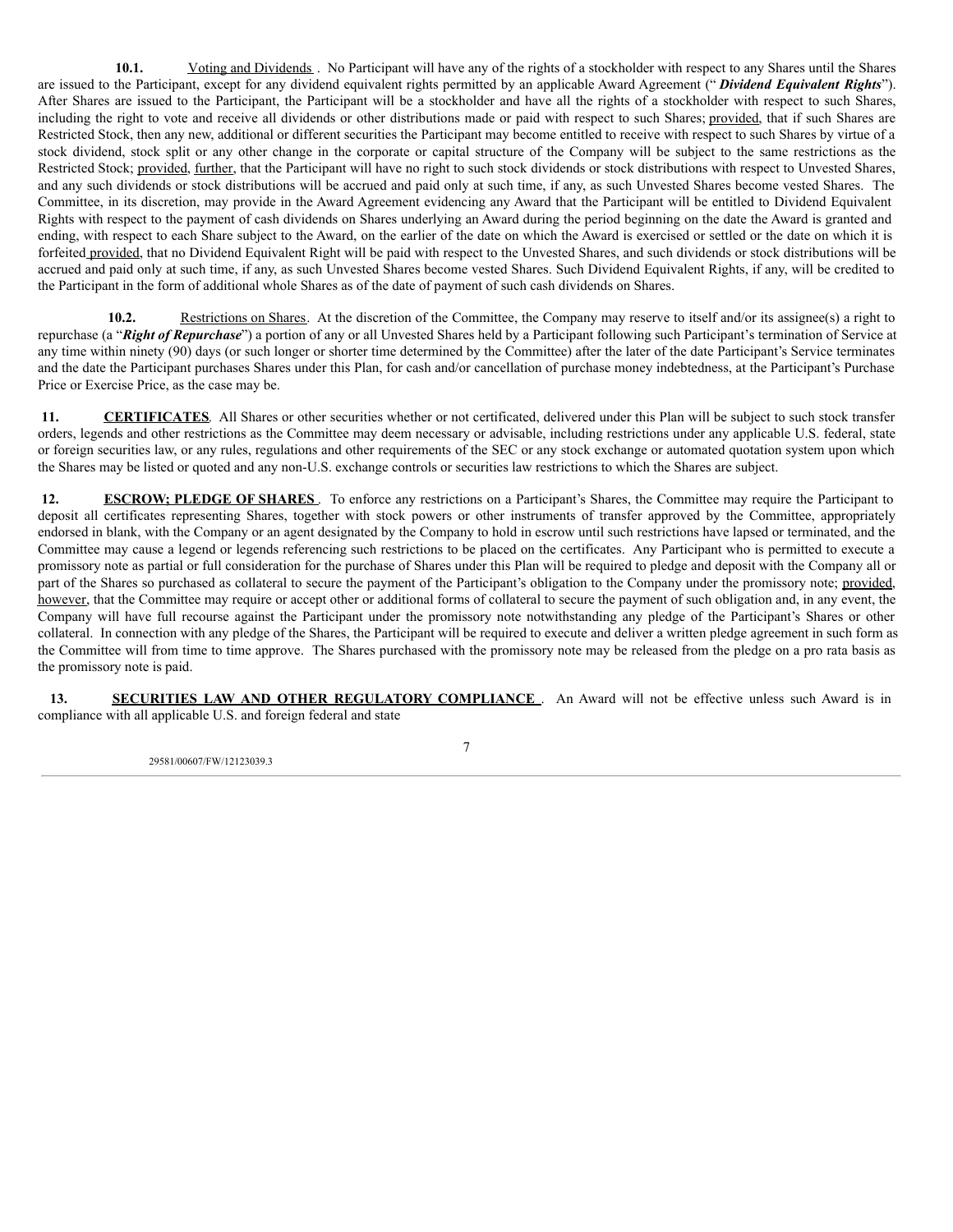securities and exchange control laws, rules and regulations of any governmental body, and the requirements of any stock exchange or automated quotation system upon which the Shares may then be listed or quoted, as they are in effect on the date of grant of the Award and also on the date of exercise or other issuance. Notwithstanding any other provision in this Plan, the Company will have no obligation to issue or deliver certificates for Shares under this Plan prior to: (a) obtaining any approvals from governmental agencies that the Company determines are necessary or advisable; and/or (b) completion of any registration or other qualification of such Shares under any state or federal or foreign law or ruling of any governmental body that the Company determines to be necessary or advisable. The Company will be under no obligation to register the Shares with the SEC or to effect compliance with the registration, qualification or listing requirements of any foreign or state securities laws, exchange control laws, stock exchange or automated quotation system, and the Company will have no liability for any inability or failure to do so.

**14. NO OBLIGATION TO EMPLOY**. Nothing in this Plan or any Award granted under this Plan will confer or be deemed to confer on any Participant any right to continue in the employ of, or to continue any other relationship with, the Company or any Parent, Subsidiary or Affiliate or limit in any way the right of the Company or any Parent, Subsidiary or Affiliate to terminate Participant's employment or other relationship at any time.

**15. CORPORATE TRANSACTIONS** . In the event that the Company is subject to a Corporate Transaction, outstanding Awards acquired under the Plan shall be subject to the agreement evidencing the Corporate Transaction, which need not treat all outstanding Awards in an identical manner. Such agreement, without the Participant's consent, shall provide for one or more of the following with respect to all outstanding Awards as of the effective date of such Corporate Transaction:

(a) The continuation of an outstanding Award by the Company (if the Company is the successor entity).

(b) The assumption of an outstanding Award by the successor or acquiring entity (if any) of such Corporate Transaction (or by its parents, if any), which assumption, will be binding on all selected Participants; provided that the exercise price and the number and nature of shares issuable upon exercise of any such option or stock appreciation right, or any award that is subject to Section 409A of the Code, will be adjusted appropriately pursuant to Section 424(a) of the Code and/or Section 409A of the Code, as applicable. The Board shall have full power and authority to assign the Company's right to repurchase or re-acquire or forfeiture rights to such successor or acquiring corporation.

(c) The substitution by the successor or acquiring entity in such Corporate Transaction (or by its parents, if any) of equivalent awards with substantially the same terms for such outstanding Awards (except that the exercise price and the number and nature of shares issuable upon exercise of any such option or stock appreciation right, or any award that is subject to Section 409A of the Code, will be adjusted appropriately pursuant to Section 424(a) of the Code and/or Section 409A of the Code, as applicable).

(d) The full or partial acceleration of exercisability or vesting and accelerated expiration of an outstanding Award and lapse of the Company's right to repurchase or re-acquire shares acquired under an Award or lapse of forfeiture rights with respect to shares acquired under an Award.

(e) The settlement of the full value of such outstanding Award (whether or not then vested or exercisable) in cash, cash equivalents, or securities of the successor entity (or its parent, if any) with a Fair Market Value equal to the required amount, followed by the cancellation of such Awards; provided however, that such Award may be cancelled if such Award has no value, as determined by the Committee, in its discretion. Subject to Section 409A of the Code, such payment may be made in installments and may be deferred until the date or dates the Award would have become exercisable or

29581/00607/FW/12123039.3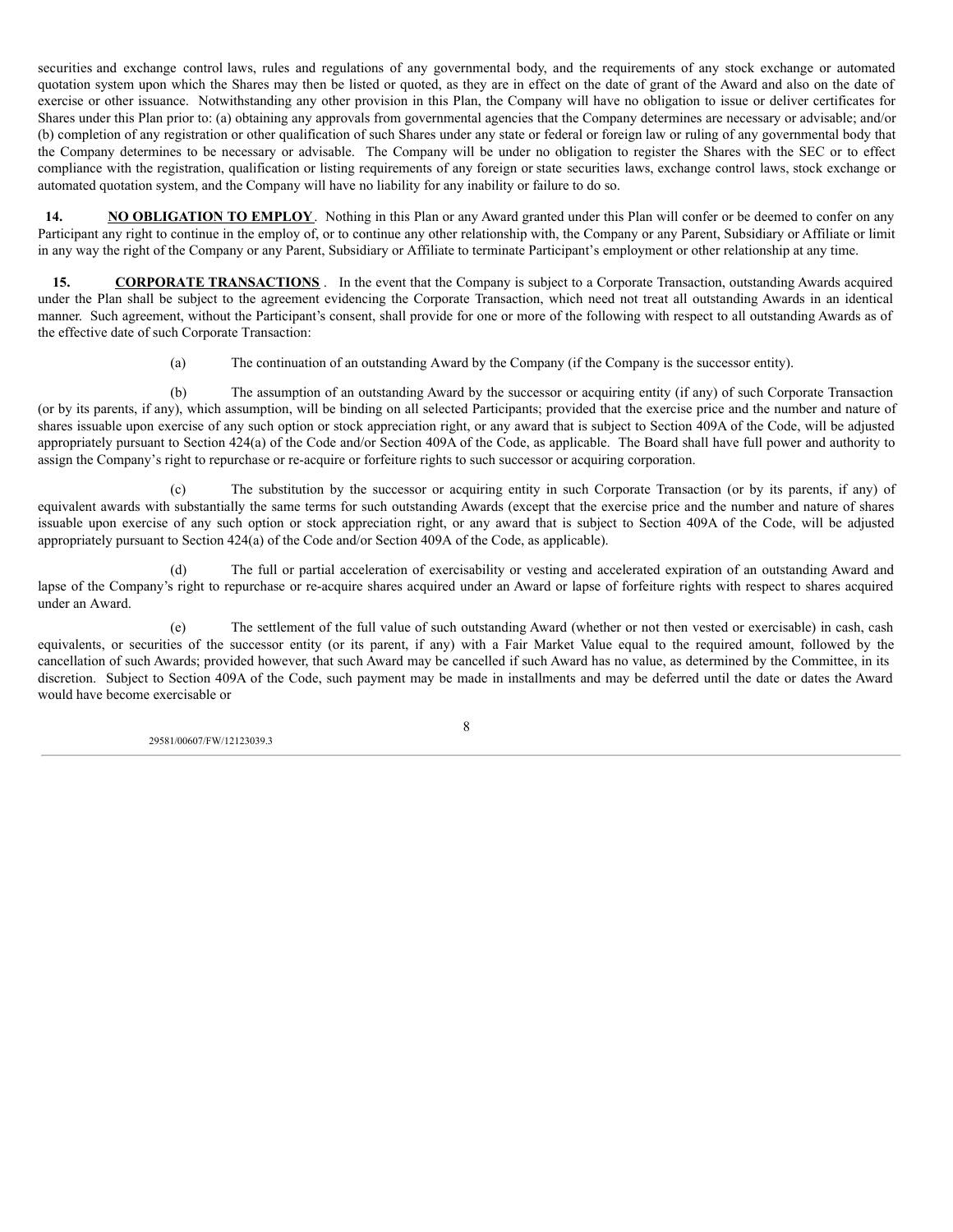vested. Such payment may be subject to vesting based on the Participant's continued service, provided that the vesting schedule shall not be less favorable to the Participant than the schedule under which the Award would have become vested or exercisable. For purposes of this Section 15(e), the Fair Market Value of any security shall be determined without regard to any vesting conditions that may apply to such security.

In the event a successor or acquiring corporation refuses to assume, convert, replace or substitute Awards or it is otherwise determined that Awards shall not be so assumed, converted, replaced or substituted pursuant to this Section 15, each such Award shall become fully vested and, as applicable, exercisable (or deemed exercised if determined by the Committee in its sole discretion) immediately prior to the consummation of the Corporate Transaction and all forfeiture restrictions on any such Award shall lapse. If an Award vests and, as applicable, is exercisable in lieu of assumption or substitution in connection with a Corporate Transaction, the Committee will notify the Participant in writing or electronically of such vesting and that the Award will be exercisable for a period of time determined by the Committee in its sole discretion, and such Award will terminate upon the earlier of the expiration of such period or upon the Change in Control.

**16. TERM OF PLAN/GOVERNING LAW**. Unless earlier terminated as provided herein, this Plan will become effective on the Effective Date and will terminate ten (10) years from the date this Plan is adopted by the Board. This Plan and all Awards granted hereunder will be governed by and construed in accordance with the laws of the State of Delaware (excluding its conflict of laws rules).

**17. AMENDMENT OR TERMINATION OF PLAN**. The Board may at any time terminate or amend this Plan in any respect, including, without limitation, amendment of any form of Award Agreement or instrument to be executed pursuant to this Plan; provided, however, that the Board will not, without the approval of the stockholders of the Company, amend this Plan in any manner that requires such stockholder approval; provided further, that a Participant's Award will be governed by the version of this Plan then in effect at the time such Award was granted. No termination or amendment of the Plan or any outstanding Award may adversely affect any then outstanding Award without the consent of the Participant, unless such termination or amendment is necessary to comply with applicable law, regulation or rule.

**18. NONEXCLUSIVITY OF THE PLAN**. Neither the adoption of this Plan by the Board ;nor any provision of this Plan will be construed as creating any limitations on the power of the Board to adopt such additional compensation arrangements as it may deem desirable, including, without limitation, the granting of stock awards and bonuses otherwise than under this Plan, and such arrangements may be either generally applicable or applicable only in specific cases.

**19. INSIDER TRADING POLICY**. Each Participant who receives an Award will comply with any policy adopted by the Company from time to time covering transactions in the Company's securities by Employees, officers and/or directors of the Company, as well as with any applicable insider trading or market abuse laws to which the Participant may be subject.

**20. ALL AWARDS SUBJECT TO COMPANY CLAWBACK OR RECOUPMENT POLICY**. All Awards, subject to applicable law, shall be subject to clawback or recoupment pursuant to any compensation clawback or recoupment policy adopted by the Board or required by law during the term of Participant's employment or other service with the Company that is applicable to executive officers, employees, directors or other service providers of the Company, and in addition to any other remedies available under such policy and applicable law, may require the cancellation of outstanding Awards and the recoupment of any gains realized with respect to Awards.

**21. DEFINITIONS**. As used in this Plan, and except as elsewhere defined herein, the following terms will have the following meanings:

29581/00607/FW/12123039.3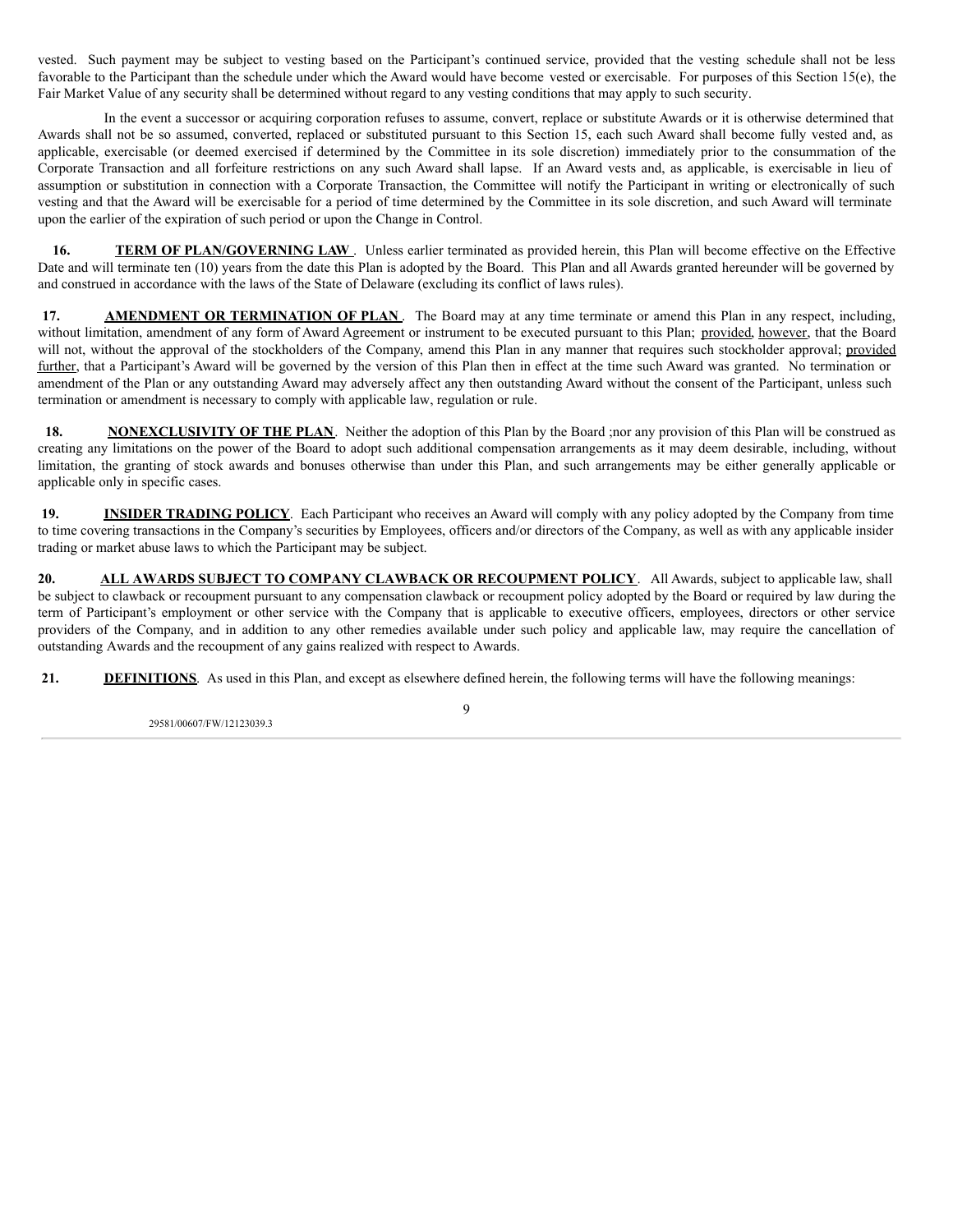21.1. "*Affiliate*" means any person or entity that directly or indirectly through one or more intermediaries controls, or is controlled by, or is under common control with, the Company, including any general partner, managing member, officer or director of the Company, in each case as of the date on which, or at any time during the period for which, the determination of affiliation is being made. For purposes of this definition, the term "control" (including the correlative meanings of the terms "controlled by" and "under common control with"), as used with respect to any person or entity, means the possession, directly or indirectly, of the power to direct or cause the direction of the management policies of such person or entity, whether through the ownership of voting securities or by contract or otherwise.

**21.2.** "*Award*" means any award under the Plan, including any Option or Restricted stock Unit.

**21.3.** "*Award Agreement* " means, with respect to each Award, the written or electronic agreement between the Company and the Participant setting forth the terms and conditions of the Award, and country-specific appendix thereto for grants to non-U.S. Participants, which will be in substantially a form (which need not be the same for each Participant) that the Committee (or in the case of Award agreements that are not used for Insiders, the Committee's delegate(s)) has from time to time approved, and will comply with and be subject to the terms and conditions of this Plan.

**21.4.** "*Board*" means the Board of Directors of the Company.

**21.5.** "*Cause*" means (a) Participant's willful failure substantially to perform his or her duties and responsibilities to the Company or deliberate violation of a Company policy; (b) Participant's commission of any act of fraud, embezzlement, dishonesty or any other willful misconduct that has caused or is reasonably expected to result in material injury to the Company; (c) unauthorized use or disclosure by Participant of any proprietary information or trade secrets of the Company or any other party to whom the Participant owes an obligation of nondisclosure as a result of his or her relationship with the Company; or (d) Participant's willful breach of any of his or her obligations under any written agreement or covenant with the Company. The determination as to whether a Participant is being terminated for Cause will be made by the Company and will be final and binding on the Participant. The foregoing definition does not in any way limit the Company's ability to terminate a Participant's employment or consulting relationship at any time as provided in Section 14 above, and the term "Company" will be interpreted to include any Subsidiary or Parent, as appropriate. Notwithstanding the foregoing, the foregoing definition of "Cause" may, in part or in whole, be modified or replaced in each individual employment agreement, Award Agreement or other applicable agreement with any Participant.

**21.6.** "*Code*" means the United States Internal Revenue Code of 1986, as amended, and the regulations promulgated thereunder.

**21.7.** "*Committee*" means the Compensation Committee of the Board or those persons to whom administration of the Plan, or part of the Plan, has been delegated as permitted by law.

**21.8.** "*Company*" means Sutro Biopharma, Inc., a Delaware corporation, or any successor corporation.

**21.9.** "*Consultant*" means any natural person, including an advisor or independent contractor, engaged by the Company or a Parent, Subsidiary or Affiliate to render services to such entity.

**21.10.** "*Corporate Transaction*" means the occurrence of any of the following events: (a) any "Person" (as such term is used in Sections 13(d) and 14(d) of the Exchange Act) becomes the "beneficial owner" (as defined in Rule 13d-3 of the Exchange Act), directly or indirectly, of securities of the Company representing more than fifty percent (50%) of the total voting power represented by the Company's then-outstanding voting securities; provided, however, that for purposes of this subclause (a) the acquisition of additional securities by any one Person who is considered to own more than fifty percent (50%) of the total voting power of the securities of the Company will not be considered a

29581/00607/FW/12123039.3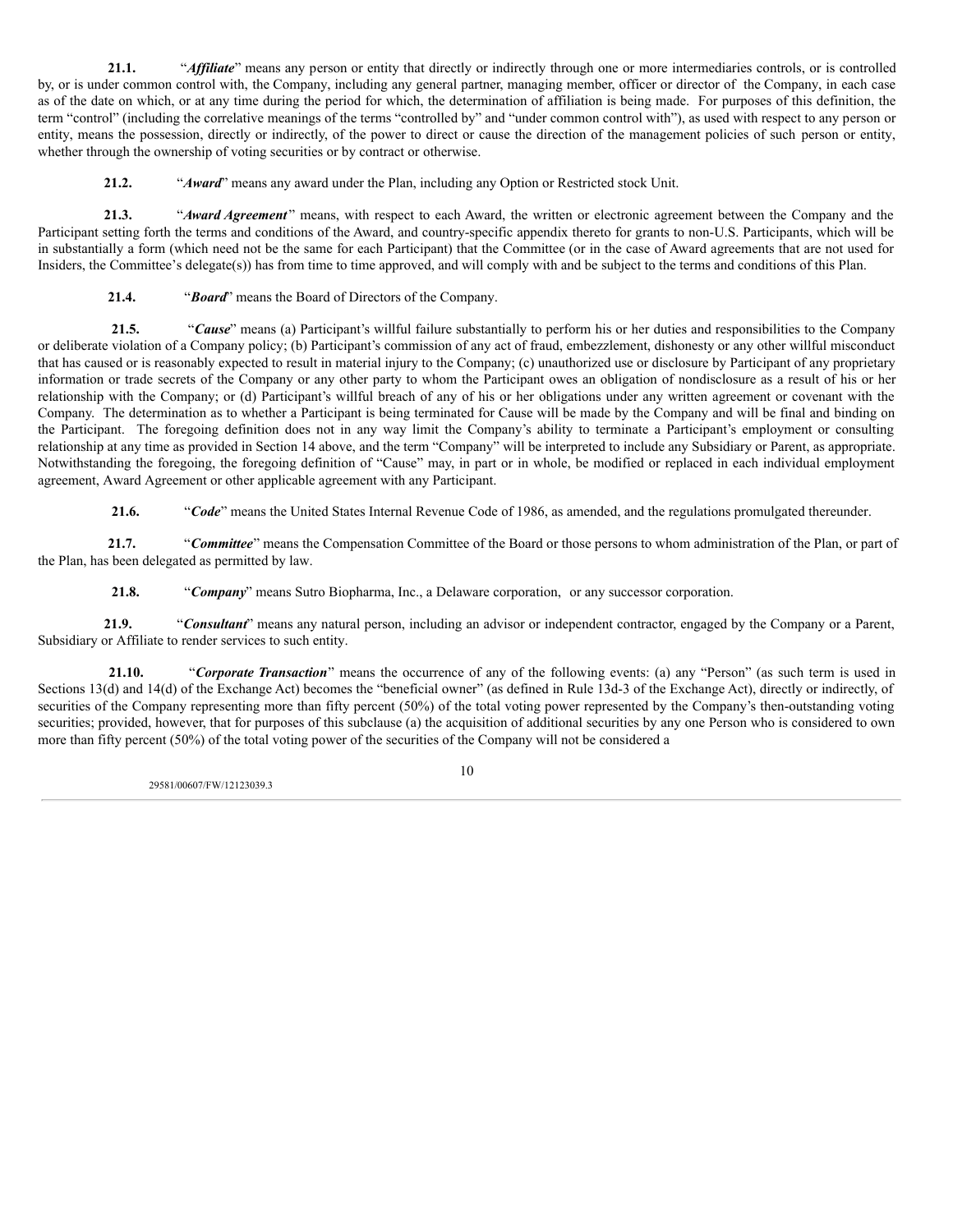Corporate Transaction; (b) the consummation of the sale or disposition by the Company of all or substantially all of the Company's assets; (c) the consummation of a merger or consolidation of the Company with any other corporation, other than a merger or consolidation which would result in the voting securities of the Company outstanding immediately prior thereto continuing to represent (either by remaining outstanding or by being converted into voting securities of the surviving entity or its parent) at least fifty percent (50%) of the total voting power represented by the voting securities of the Company or such surviving entity or its parent outstanding immediately after such merger or consolidation; (d) any other transaction which qualifies as a "corporate transaction" under Section 424(a) of the Code wherein the stockholders of the Company give up all of their equity interest in the Company (except for the acquisition, sale or transfer of all or substantially all of the outstanding shares of the Company) or (e) a change in the effective control of the Company that occurs on the date that a majority of members of the Board is replaced during any twelve (12) month period by members of the Board whose appointment or election is not endorsed by a majority of the members of the Board prior to the date of the appointment or election. For purpose of this subclause (e), if any Person is considered to be in effective control of the Company, the acquisition of additional control of the Company by the same Person will not be considered a Corporate Transaction. For purposes of this definition, Persons will be considered to be acting as a group if they are owners of a corporation that enters into a merger, consolidation, purchase or acquisition of stock, or similar business transaction with the Company. Notwithstanding the foregoing, to the extent that any amount constituting deferred compensation (as defined in Section 409A of the Code) would become payable under this Plan by reason of a Corporate Transaction, such amount will become payable only if the event constituting a Corporate Transaction would also qualify as a change in ownership or effective control of the Company or a change in the ownership of a substantial portion of the assets of the Company, each as defined within the meaning of Code Section 409A, as it has been and may be amended from time to time, and any proposed or final Treasury Regulations and IRS guidance that has been promulgated or may be promulgated thereunder from time to time.

**21.11.** "*Disability*" means that the Participant is unable to engage in any substantial gainful activity by reason of any medically determinable physical or mental impairment that can be expected to result in death or can be expected to last for a continuous period of not less than 12 months.

**21.12.** "*Dividend Equivalent Right*" means the right of a Participant, granted at the discretion of the Committee or as otherwise provided by the Plan, to receive a credit for the account of such Participant in an amount equal to the cash, stock or other property dividends in amounts equivalent to cash, stock or other property dividends for each Share represented by an Award held by such Participant.

**21.13.** "*Effective Date*" means August 4, 2021, the date the Board adopted the Plan.

**21.14.** "*Employee*" means any person, including Officers and Directors, providing services as an employee to the Company or any Parent, Subsidiary or Affiliate. Neither service as a member of the Board nor payment of a director's fee by the Company will be sufficient to constitute "employment" by the Company.

**21.15.** "*Exchange Act*" means the United States Securities Exchange Act of 1934, as amended.

**21.16.** "*Exercise Price*" means, with respect to an Option, the price at which a holder may purchase the Shares issuable upon exercise of an Option.

**21.17.** "*Fair Market Value*" means, as of any date, the value of a share of the Company's common s tock determined as follows:

(a) if such common stock is publicly traded and is then listed on a national securities exchange, its closing price on the date of determination on the principal national securities exchange on which the common stock is listed or admitted to trading as reported in *The Wall Street* Journal or such other source as the Committee deems reliable;

29581/00607/FW/12123039.3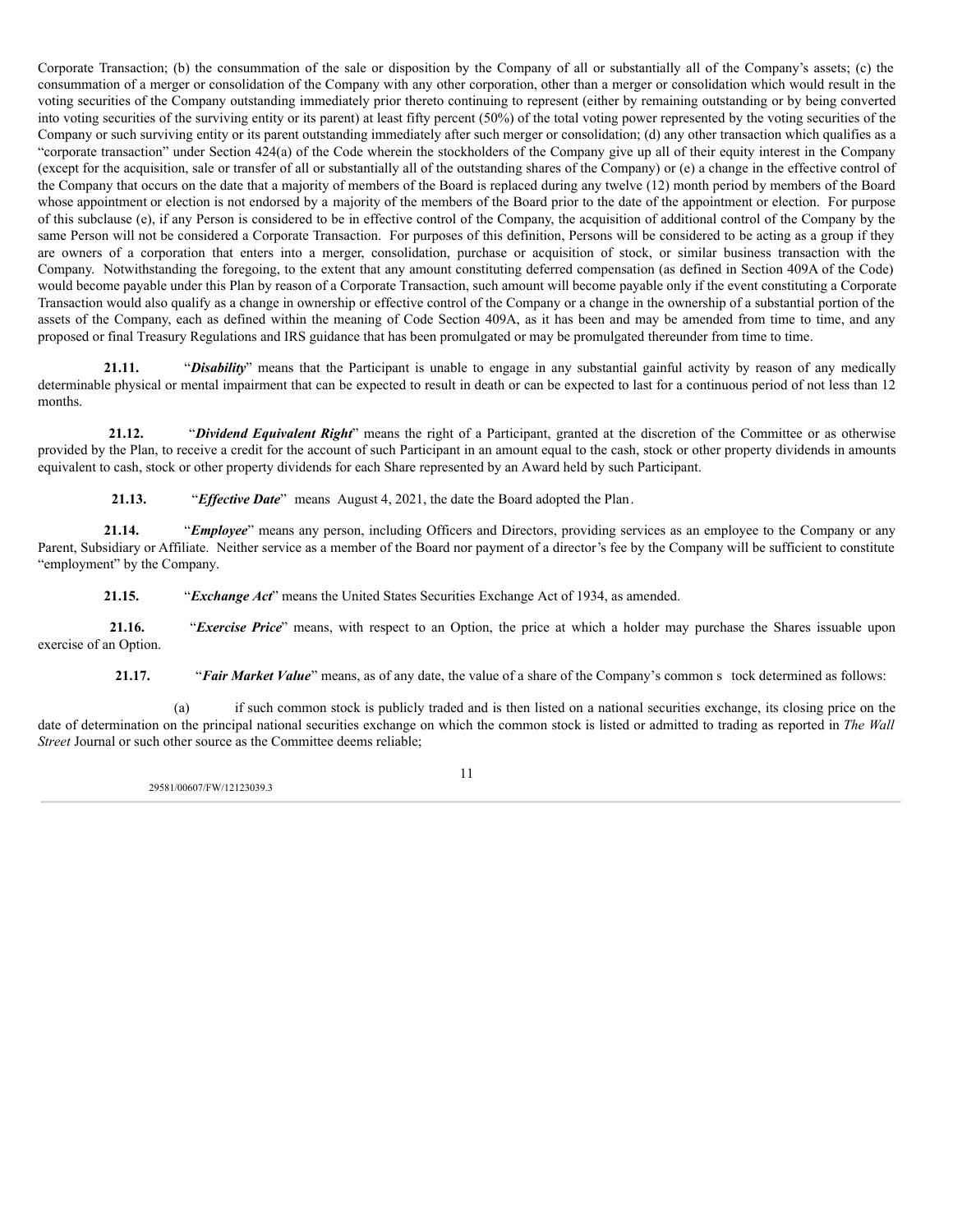(b) if such common stock is publicly traded but is neither listed nor admitted to trading on a national securities exchange, the average of the closing bid and asked prices on the date of determination as reported in *The Wall Street Journal* or such other source as the Committee deems reliable; or

(c) by the Board or the Committee in good faith.

**21.18.** "*Insider*" means an officer or director of the Company or any other person whose transactions in the Company's common stock are subject to Section 16 of the Exchange Act.

**21.19.** "*IRS*" means the United States Internal Revenue Service.

**21.20.** "*Option*" means an Award as defined in Section 5 and granted under the Plan.

**21.21.** "*Parent*" means any corporation (other than the Company) in an unbroken chain of corporations ending with the Company if each of such corporations other than the Company owns stock possessing fifty percent (50%) or more of the total combined voting power of all classes of stock in one of the other corporations in such chain.

**21.22.** "*Participant*" means a person who holds an Award under this Plan.

**21.23.** *"Performance Factors"* means any of the objective or subjective factors determined separately or selected by the Committee and specified in an Award Agreement, either individually, alternatively or in any combination applied to the Participant, the Company, any business unit or Subsidiary, either individually, alternatively, or in any combination, on a GAAP or non-GAAP basis, and measured, to the extent applicable on an absolute basis or relative to a pre-established target, to determine whether the performance goals established by the Committee with respect to applicable Awards have been satisfied: The Committee may provide for one or more equitable adjustments to the Performance Factors to preserve the Committee's original intent regarding the Performance Factors at the time of the initial award grant, such as but not limited to, adjustments in recognition of unusual or non-recurring items such as acquisition related activities or changes in applicable accounting rules. It is within the sole discretion of the Committee to make or not make any such equitable adjustments.

**21.24.** "*Performance Period*" means one or more periods of time, which may be of varying and overlapping durations over which the attainment of one or more Performance Factors will be measured for the purpose of determining a Participant's right to, and the payment of, an Award subject to Performance Factors.

**21.25.** "*Permitted Transferee*" means any child, stepchild, grandchild, parent, stepparent, grandparent, spouse, former spouse, sibling, niece, nephew, mother-in-law, father-in-law, son-in-law, daughter-in-law, brother-in-law, or sister-in-law (including adoptive relationships) of the Employee, any person sharing the Employee's household (other than a tenant or employee), a trust in which these persons (or the Employee) have more than 50% of the beneficial interest, a foundation in which these persons (or the Employee) control the management of assets, and any other entity in which these persons (or the Employee) own more than 50% of the voting interests.

**21.26.** "*Plan*" means this Sutro Biopharma, Inc. 2021 Equity Inducement Plan.

**21.27.** "*Purchase Price*" means the price to be paid for Shares acquired under the Plan, other than Shares acquired upon exercise of an Option.

**21.28.** "*Restricted Stock Unit*" means an Award as defined in Section 6 and granted under the Plan.

29581/00607/FW/12123039.3